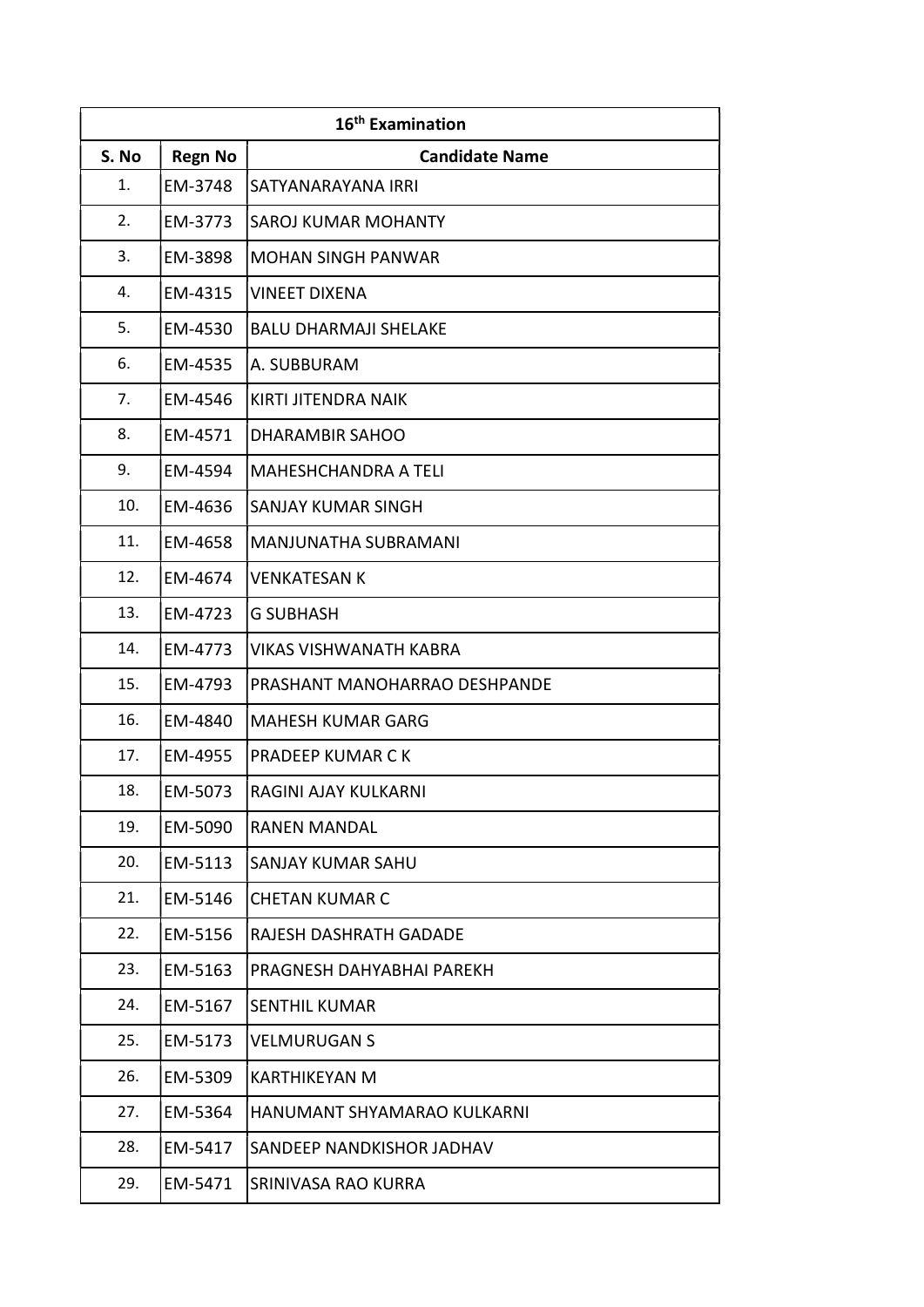| 16 <sup>th</sup> Examination |                |                                 |
|------------------------------|----------------|---------------------------------|
| S. No                        | <b>Regn No</b> | <b>Candidate Name</b>           |
| 30.                          | EM-5484        | <b>VANITA NIRANJAN THAKKAR</b>  |
| 31.                          | EM-5511        | A RAVI CHANDRAN                 |
| 32.                          | EM-5523        | <b>MANISH KUMAR AGRAWAL</b>     |
| 33.                          | EM-5559        | <b>JAYAKUMAR SRINIVAS</b>       |
| 34.                          | EM-5560        | <b>AMIT SINGHAL</b>             |
| 35.                          | EM-5563        | R GOPINATHAN                    |
| 36.                          | EM-5618        | SHENTU .T. CHACKO               |
| 37.                          | EM-5743        | <b>MUSALAIAH H S V SANNIDHI</b> |
| 38.                          | EM-5744        | <b>SUBRAT KUMAR DUTTA</b>       |
| 39.                          | EM-5852        | SRINIVASA RAO POKALA            |
| 40.                          | EM-5897        | <b>AMAN VATS</b>                |
| 41.                          | EM-5908        | PRASHANT VAISHNAVA              |
| 42.                          | EM-5958        | REENA DHIRUBHAI BARVALIYA       |
| 43.                          | EM-5969        | NAGENDRAPPA MUNGE               |
| 44.                          | EM-5975        | <b>ANURAG MITTAL</b>            |
| 45.                          | EM-5980        | VIJAY VASANTLAL VERUGAMWALA     |
| 46.                          | EM-5981        | SUBHENDU JANA                   |
| 47.                          | EM-5992        | ABHINANDA BASU                  |
| 48.                          | EM-5996        | PAUL REDDY KONDA                |
| 49.                          | EM-6022        | <b>KAMALRAJ SINGH</b>           |
| 50.                          | EM-6037        | RAKESH KAUSHAL                  |
| 51.                          | EM-6115        | <b>SAMIRAN DEY</b>              |
| 52.                          | EM-6200        | HERAMBHA SUBRAMANYA GAYATRI     |
| 53.                          | EM-6208        | R.KATHIRESAN                    |
| 54.                          | EM-6240        | <b>RAHUL RAVI</b>               |
| 55.                          | EM-6246        | <b>MANISH SHARMA</b>            |
| 56.                          | EM-6254        | VENKATA KOTAIAH TURLAPATI       |
| 57.                          | EM-6298        | AMAR DASHRATH LAWANDE           |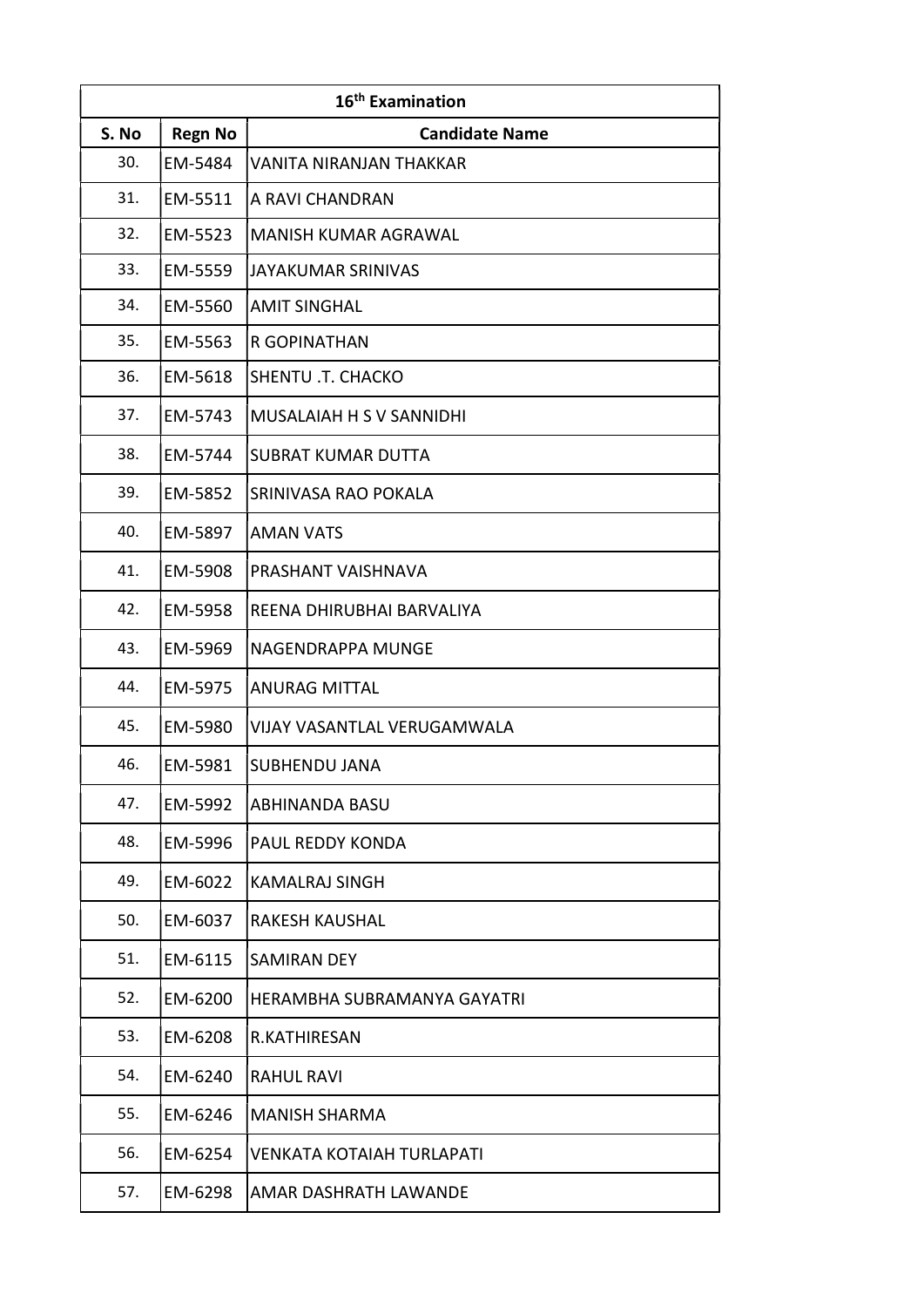| 16 <sup>th</sup> Examination |                |                                |
|------------------------------|----------------|--------------------------------|
| S. No                        | <b>Regn No</b> | <b>Candidate Name</b>          |
| 58.                          | EM-6304        | <b>HARMEET SINGH SURI</b>      |
| 59.                          | EM-6309        | <b>R.SUNDARA MURTHY</b>        |
| 60.                          | EM-6320        | <b>MUKESH PURI</b>             |
| 61.                          | EM-6324        | <b>SANDEEP PALIWAL</b>         |
| 62.                          | EM-6331        | <b>KAPIL SHARMA</b>            |
| 63.                          | EM-6336        | <b>MANOJ KUMAR YADAV</b>       |
| 64.                          | EM-6341        | P GOPALA KRISHNASAMY           |
| 65.                          | EM-6381        | <b>MOHAMMED AZGAR ALI</b>      |
| 66.                          | EM-6382        | RAJESH SABAGE GORADE           |
| 67.                          | EM-6393        | RAMA KRISHNA DEVARAMAPTI       |
| 68.                          | EM-6448        | <b>ANAND KULKARNI</b>          |
| 69.                          | EM-6449        | <b>HARI KISHORE CHATURVEDI</b> |
| 70.                          | EM-6450        | <b>DINESH CHAND KHATRI</b>     |
| 71.                          | EM-6498        | <b>MANISH KUMAR SINHA</b>      |
| 72.                          | EM-6502        | MOHAMMED FAROOQ ATTAR          |
| 73.                          | EM-6517        | <b>PARMOD SINGH</b>            |
| 74.                          | EM-6552        | DEEPAK KUMAR DHIMAN            |
| 75.                          | EM-6557        | <b>PUSHKAR SINGH</b>           |
| 76.                          | EM-6566        | <b>SANDEEP KUMAR</b>           |
| 77.                          | EM-6568        | MUKESH BHAGWAN GODAMBE         |
| 78.                          | EM-6573        | <b>ARJUNAN SAKTHIVEL</b>       |
| 79.                          | EM-6586        | RAJESH UPPUTURI                |
| 80.                          | EM-6589        | PRAKASH APPA NAIK              |
| 81.                          | EM-6605        | ANANDHA KRISHNAN ASOKAN        |
| 82.                          | EM-6614        | HARDIKKUMAR ASHVINBHAI GAJJAR  |
| 83.                          | EM-6616        | NIKITABEN JAYANTIBHAI THAKKAR  |
| 84.                          | EM-6620        | <b>MUMTAZ ANSARI</b>           |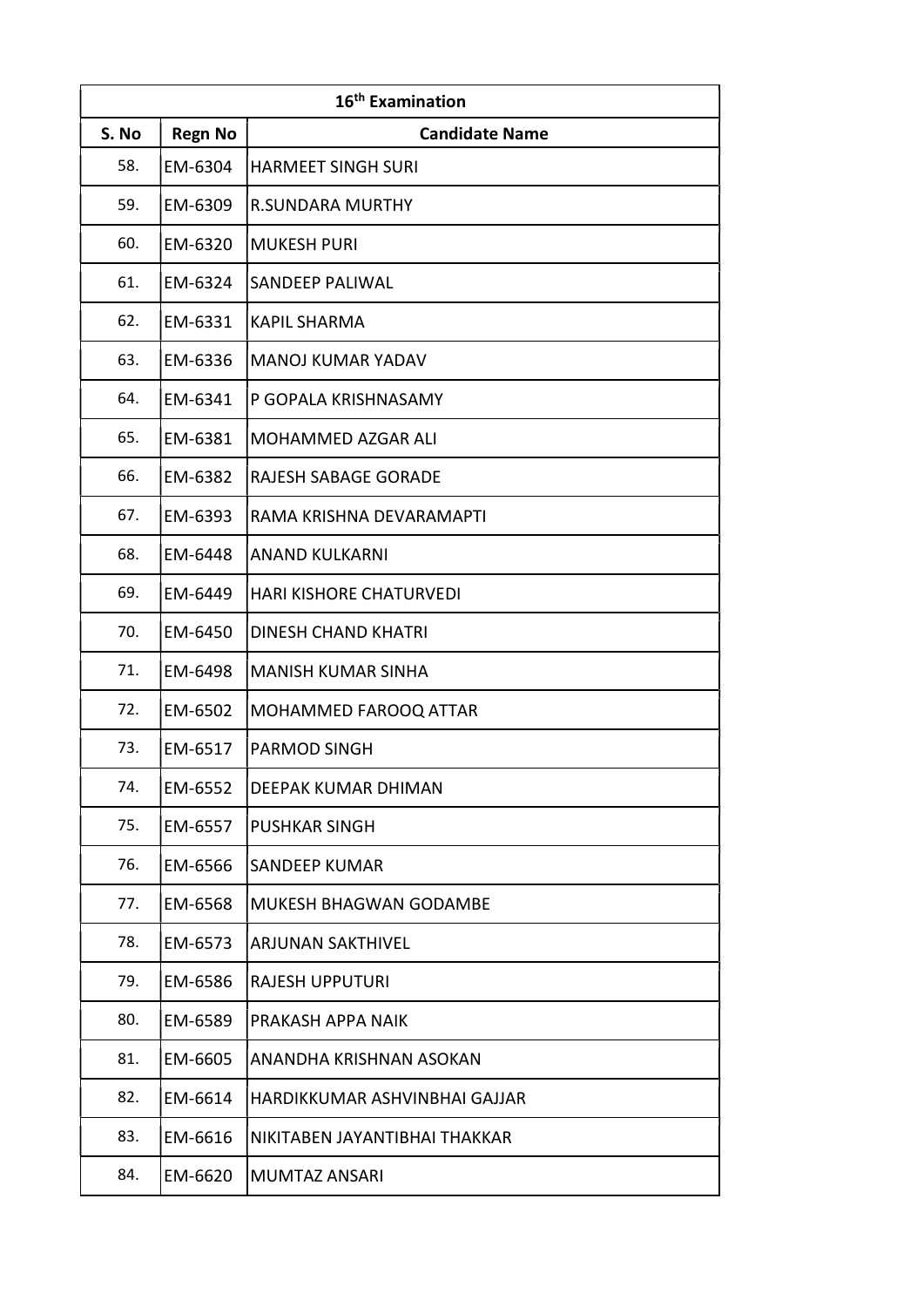| 16 <sup>th</sup> Examination |                |                                    |
|------------------------------|----------------|------------------------------------|
| S. No                        | <b>Regn No</b> | <b>Candidate Name</b>              |
| 85.                          | EM-6638        | ARVIND ANANT KADAM                 |
| 86.                          | EM-6665        | <b>SAURABH SHARMA</b>              |
| 87.                          | EM-6666        | <b>SATISH KUMAR</b>                |
| 88.                          | EM-6669        | TEJ PRAKASH SHUKLA                 |
| 89.                          | EM-6676        | TIKENDRA KUMAR CHANDRAKAR          |
| 90.                          | EM-6682        | <b>SUDARSAN BEHERA</b>             |
| 91.                          | EM-6699        | SACHIN ANANT AWALE                 |
| 92.                          | EM-6707        | PRASAD KULKARNI                    |
| 93.                          | EM-6708        | <b>SURAJ KUMAR PANDEY</b>          |
| 94.                          | EM-6713        | <b>VIJAY HARI PATIL</b>            |
| 95.                          | EM-6747        | <b>SREENU MONDI</b>                |
| 96.                          | EM-6748        | RAVISHANKAR REWAPATI               |
| 97.                          | EM-6750        | <b>ABHISHEK MISHRA</b>             |
| 98.                          | EM-6751        | <b>ANKUR GUPTA</b>                 |
| 99.                          | EM-6777        | <b>BIDYUT DAS</b>                  |
| 100.                         | EM-6809        | <b>JAGADEESH N</b>                 |
| 101.                         | EM-6812        | <b>PRADEEP KUMAR R</b>             |
| 102.                         | EM-6818        | <b>ANSHUMAN BATRA</b>              |
| 103.                         | EM-6824        | NIRANJAN KUDADAH                   |
| 104.                         | EM-6857        | HIMANSU BHUSAN PANDA               |
| 105.                         | EM-6859        | <b>SHOBANBABU SRIPATHI</b>         |
| 106.                         | EM-6865        | RAJENDRA KUMAR GAUTAM              |
| 107.                         | EM-6893        | MAQSOOD AHMED KAZI                 |
| 108.                         | EM-6896        | SAI SUNIL BHARAT BABU GODINA       |
| 109.                         | EM-6902        | SHEIK ABDUL KATHER B               |
| 110.                         | EM-6924        | <b>BHALCHANDRA SHRIDHAR BHURKE</b> |
| 111.                         | EM-6990        | <b>RAHUL SHUKLA</b>                |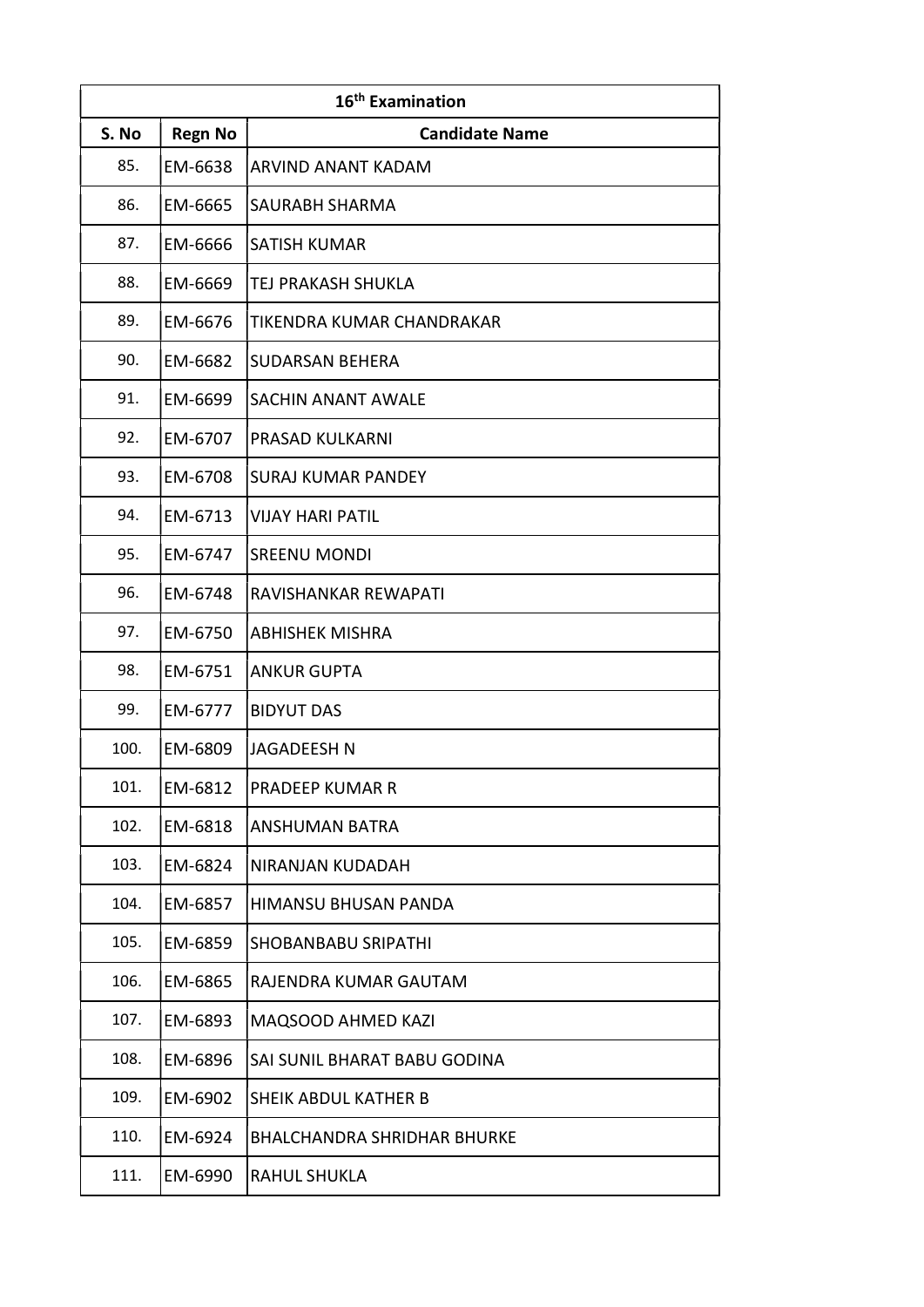| 16 <sup>th</sup> Examination |                |                                |
|------------------------------|----------------|--------------------------------|
| S. No                        | <b>Regn No</b> | <b>Candidate Name</b>          |
| 112.                         | EM-6996        | <b>ALI HUSSAIN SHARTI</b>      |
| 113.                         | EM-7012        | <b>ARITRA SAHA</b>             |
| 114.                         | EM-7018        | NARASHINHA ASHOK JOSHI         |
| 115.                         | EM-7026        | AMIT SHANTARAM VEDPATHAK       |
| 116.                         | EM-7071        | <b>BALAJI V C</b>              |
| 117.                         | EM-7094        | VENKATESAN                     |
| 118.                         | EM-7098        | KAMLESH MOHANLAL UPADHYAYA     |
| 119.                         | EM-7112        | RAJENDRA DATTATRAY PHAND       |
| 120.                         | EM-7131        | AKSHAY SUBRAMANIAM RAJU        |
| 121.                         | EM-7139        | JAYVANT SADUBHAI PATIL         |
| 122.                         | EM-7144        | <b>MOIZ ALI</b>                |
| 123.                         | EM-7243        | <b>SURENDRA SHENOY</b>         |
| 124.                         | EM-7262        | MUKUNDRAO PANDITRAO NIKAM      |
| 125.                         | EM-7273        | SUNANDA VISWANATH PILLAI       |
| 126.                         | EM-7347        | AJAYKUMAR RAMANLAL SONI        |
| 127.                         | EM-7386        | <b>AMITABHA MANDAL</b>         |
| 128.                         | EM-7408        | <b>BOBIN CHAMMOTH</b>          |
| 129.                         | EM-7413        | <b>MADHURI SAHA</b>            |
| 130.                         | EM-7419        | <b>JYOTISHANKAR SAHOO</b>      |
| 131.                         | EM-7443        | OM PRAKASH DEWANGAN            |
| 132.                         | EM-7457        | <b>SOUNAK GHOSH</b>            |
| 133.                         | EM-7463        | <b>GOPI ARAKUTTI JAYARAMAN</b> |
| 134.                         | EM-7476        | SUDEEP KUMAR PANDA             |
| 135.                         | EM-7480        | <b>VIJAYA KUMAR S</b>          |
| 136.                         | EM-7547        | <b>UTTAM INANI</b>             |
| 137.                         | EM-7555        | <b>KHUSHBOO MODGIL</b>         |
| 138.                         | EM-7571        | <b>SUNNY KHANDELWAL</b>        |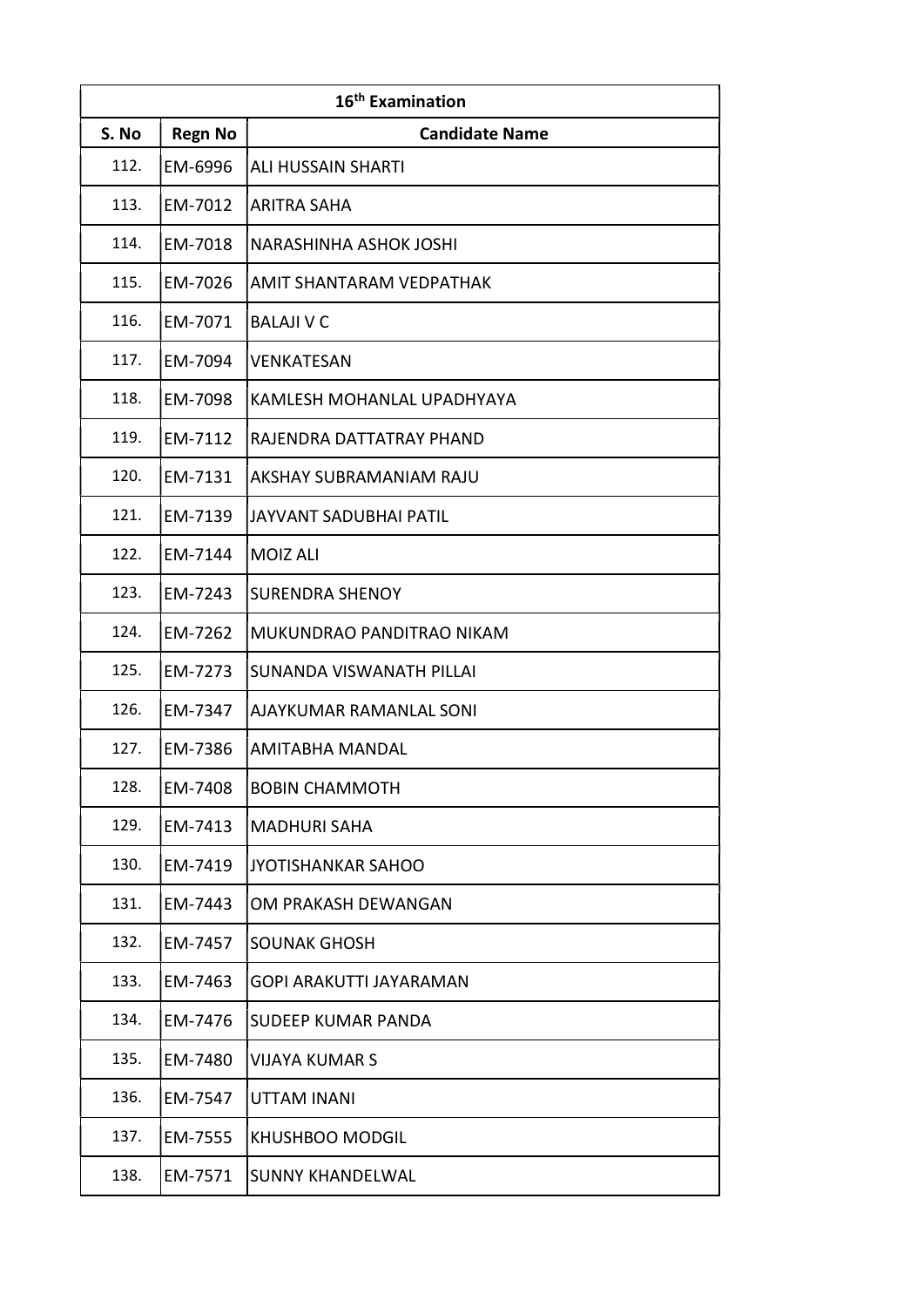| 16 <sup>th</sup> Examination |                |                                |
|------------------------------|----------------|--------------------------------|
| S. No                        | <b>Regn No</b> | <b>Candidate Name</b>          |
| 139.                         | EM-7577        | PRADEEP NEKKADAPU              |
| 140.                         | EM-7590        | SELVAM                         |
| 141.                         | EM-7613        | <b>MUKESH KUMAR VYAS</b>       |
| 142.                         | EM-7623        | SANDIP PATTANAYAK              |
| 143.                         | EM-7627        | PRAVEEN KUMAR INDUPALLI        |
| 144.                         | EM-7643        | <b>TARANJIT SINGH SAHNI</b>    |
| 145.                         | EM-7666        | ARUNAKUMARA THIRTHAHALLI SEENA |
| 146.                         | EM-7780        | <b>G SUBRAMANIAN</b>           |
| 147.                         | EM-7922        | ROHIT KUMAR PRASAD             |
| 148.                         | EM-6772        | <b>VIJENDRA BOMB</b>           |
| 149.                         | EM-7201        | <b>KULDEEP THAKUR</b>          |
| 150.                         | EA-11273       | MURALI KRISHNA PATNALA         |
| 151.                         | EA-11454       | AMIT BARDHAN                   |
| 152.                         | EA-11789       | MARAZBAN FIROZSHAW VELATI      |
| 153.                         | EA-11884       | <b>BHUPENDRA SINGH BHATI</b>   |
| 154.                         | EA-12090       | SUMIT KUMAR SHARMA             |
| 155.                         | EA-12321       | SEENIVASAN B                   |
| 156.                         | EA-12436       | IASHISH KUMAR BICHPURIA        |
| 157.                         | EA-13302       | lajay kumar dahiya             |
| 158.                         | EA-13338       | PALLAVI JITENDRA PATIL         |
| 159.                         | EA-13353       | <b>KANISHK KHANNA</b>          |
| 160.                         | EA-13562       | PRASHANT SUBHASH FURSULE       |
| 161.                         | EA-13595       | SUBHASH RANJAN                 |
| 162.                         | EA-13782       | DURGA PRASAD UPADHYAY          |
| 163.                         | EA-13784       | <b>AMIT CHAKRABORTY</b>        |
| 164.                         | EA-13796       | AMOLKUMAR DNYANDEO LONKAR      |
| 165.                         | EA-13835       | <b>KASIBHOTLA SRIDHAR</b>      |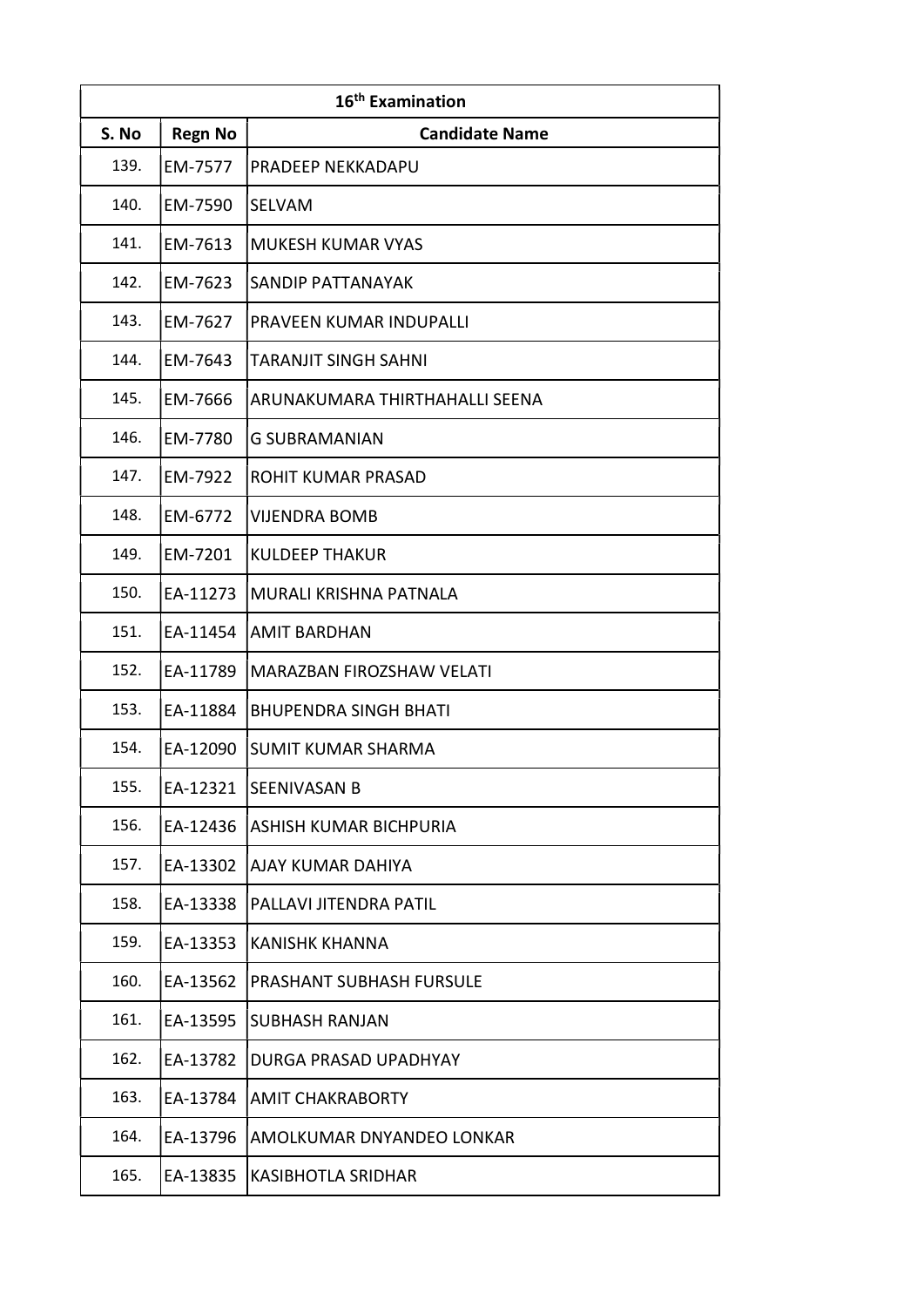| 16 <sup>th</sup> Examination |                |                                |
|------------------------------|----------------|--------------------------------|
| S. No                        | <b>Regn No</b> | <b>Candidate Name</b>          |
| 166.                         | EA-13874       | DEEPESH BHAGWANBHAI PATEL      |
| 167.                         | EA-13939       | <b>ANANDAN</b>                 |
| 168.                         | EA-13963       | SAURABH KUMAR                  |
| 169.                         | EA-13965       | <b>VINEETH V</b>               |
| 170.                         | EA-13980       | SATYASHEEL PANDEY              |
| 171.                         | EA-14199       | <b>MAYANK VARSHNEY</b>         |
| 172.                         | EA-14272       | <b>BASANT KUMAR CHAURASIYA</b> |
| 173.                         | EA-14340       | <b>SANJAY THAKUR</b>           |
| 174.                         | EA-14354       | <b>ABHISHEK RAI</b>            |
| 175.                         | EA-14463       | SASI.N                         |
| 176.                         | EA-14657       | <b>ABHAY KUMAR</b>             |
| 177.                         | EA-14757       | <b>RANJAN KUMAR BAG</b>        |
| 178.                         | EA-14847       | <b>K.SARAVANAN</b>             |
| 179.                         | EA-14870       | TRIVENI KUMAR NAGISETTI        |
| 180.                         | EA-14918       | ANILKUMAR SURESHBHAI PATEL     |
| 181.                         | EA-14934       | RAKESH NAWANATH MAHAJAN        |
| 182.                         | EA-15038       | <b>MANOJ KUMAR THAKUR</b>      |
| 183.                         | EA-15154       | <b>TULSI DASS SORABHI</b>      |
| 184.                         | EA-15157       | <b>VINOD SIKHWAL</b>           |
| 185.                         | EA-15161       | ALOK RANJAN PRAHARAJ           |
| 186.                         | EA-15172       | JOBY JOSEF                     |
| 187.                         | EA-15218       | SAILENDRA NARAYAN SETHI        |
| 188.                         | EA-15231       | P ANISH RAO                    |
| 189.                         | EA-15289       | <b>SHYAM GUPTA</b>             |
| 190.                         | EA-15315       | DEEPANSHU AHUJA                |
| 191.                         | EA-15351       | RIYA RACHEL MOHAN              |
| 192.                         | EA-15525       | <b>BALAJI P</b>                |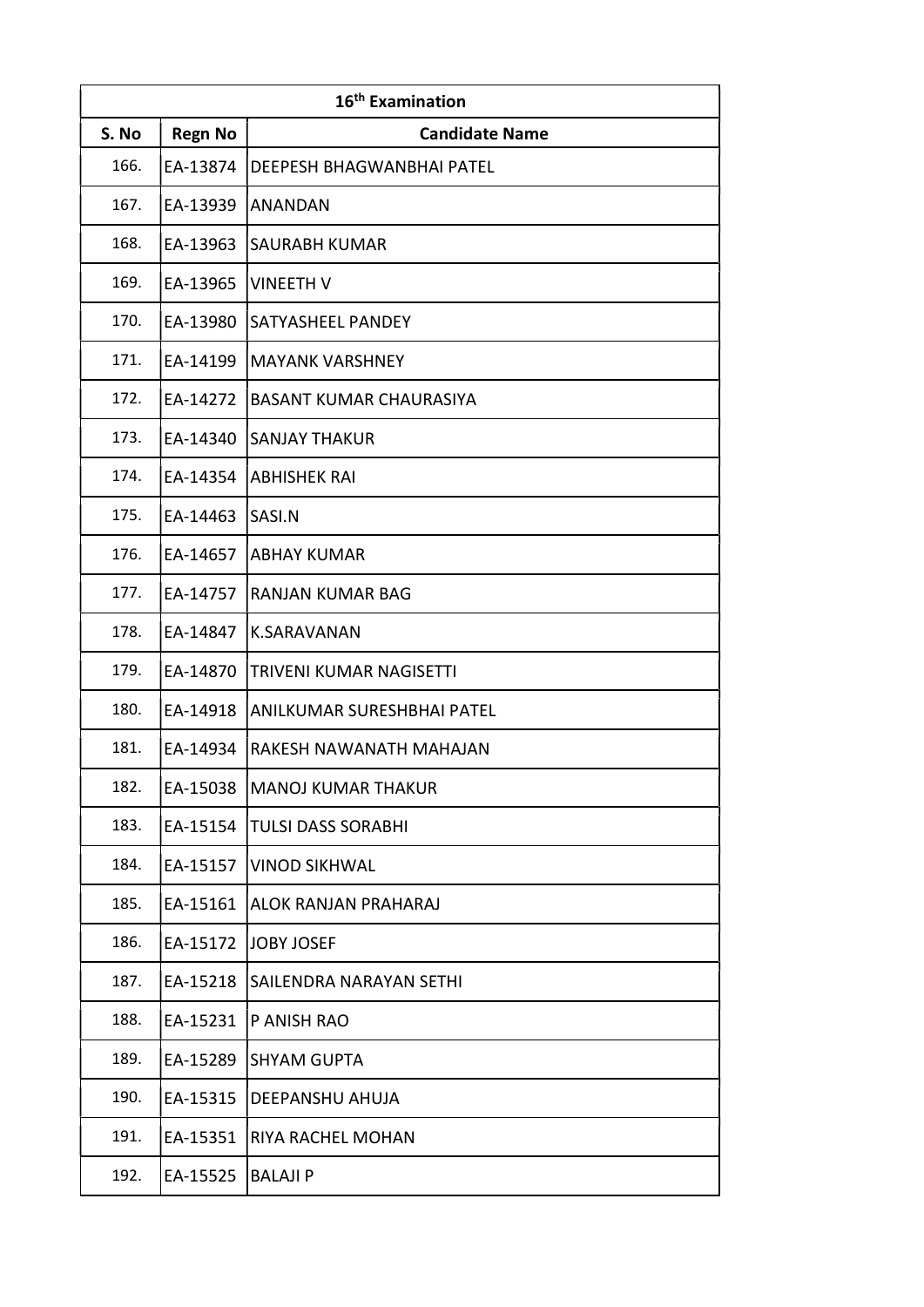| 16 <sup>th</sup> Examination |                |                               |
|------------------------------|----------------|-------------------------------|
| S. No                        | <b>Regn No</b> | <b>Candidate Name</b>         |
| 193.                         | EA-15546       | <b>MUNESH PATEL</b>           |
| 194.                         | EA-15587       | NAVEEN KUMAR TUPPADA          |
| 195.                         | EA-15635       | SHAILASHREE SRINIVAS          |
| 196.                         | EA-15646       | RAJA SEKHARAM ROBBI           |
| 197.                         | EA-15654       | <b>ABHISHEK SRIVASTAVA</b>    |
| 198.                         | EA-15694       | PURVANG GOPALKRISHNA GUPTA    |
| 199.                         | EA-15708       | <b>INDUMATHIC</b>             |
| 200.                         | EA-15762       | KARTHIKEYAN RAJENDRAN         |
| 201.                         | EA-15800       | <b>MOHAN. S</b>               |
| 202.                         | EA-15821       | <b>DEBASHIS BHATTACHARYA</b>  |
| 203.                         | EA-16006       | NIKHIL VANRAVANBHAI MODI      |
| 204.                         | EA-16024       | <b>SIVA NARAYANAN</b>         |
| 205.                         | EA-16029       | RAJESH BHUPATHIRAJU           |
| 206.                         | EA-16083       | <b>VIJAYCHANDER</b>           |
| 207.                         | EA-16134       | <b>VIPIN KHANDELWAL</b>       |
| 208.                         | EA-16184       | M.MUTHUKUMARAN                |
| 209.                         | EA-16252       | <b>SUMEET DEEPAK KARWA</b>    |
| 210.                         | EA-16369       | <b>NAND KISHOR PANWAR</b>     |
| 211.                         | EA-16389       | PERAMANGALAM JOHN JOAB THOMAS |
| 212.                         | EA-16647       | RAJA VIBHOR JAIN              |
| 213.                         | EA-16701       | <b>RAMESH KUMAR</b>           |
| 214.                         | EA-16893       | <b>KRIPA SAGAR</b>            |
| 215.                         | EA-16990       | <b>GOPINATHAN GANAPATHY</b>   |
| 216.                         | EA-17038       | <b>ANOOP CHATURVEDI</b>       |
| 217.                         | EA-17113       | <b>LOVLEEN GUPTA</b>          |
| 218.                         | EA-17265       | <b>DEEPAK KUMAR SAHU</b>      |
| 219.                         | EA-17383       | KOMAL KUMAR VERMA             |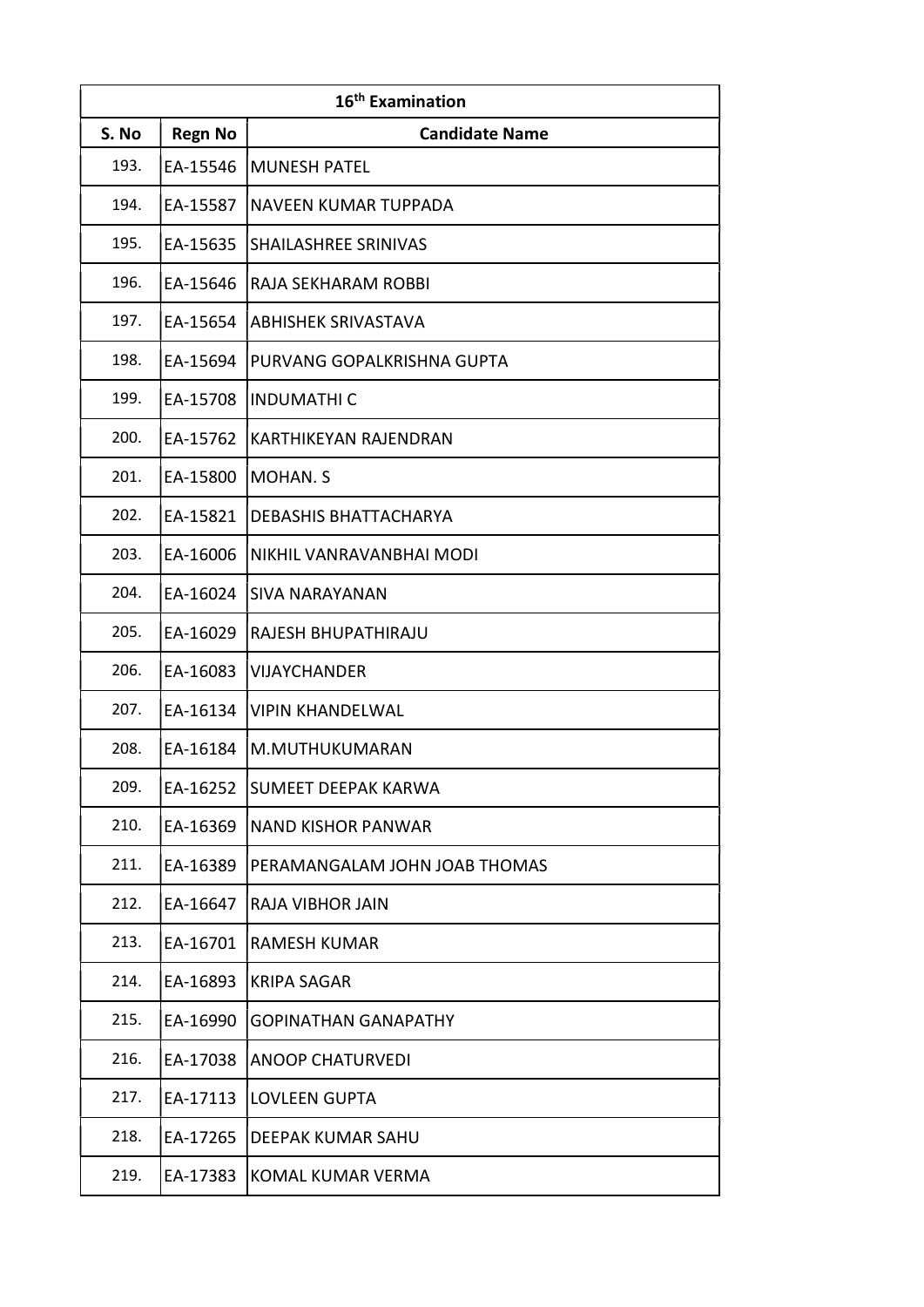| 16 <sup>th</sup> Examination |                |                                  |
|------------------------------|----------------|----------------------------------|
| S. No                        | <b>Regn No</b> | <b>Candidate Name</b>            |
| 220.                         | EA-17410       | <b>MANISH SHRIKRISHNA KUKADE</b> |
| 221.                         | EA-17411       | <b>PRASUN KUMAR</b>              |
| 222.                         | EA-17414       | <b>JITENDRA KUMAR VERMA</b>      |
| 223.                         | EA-17420       | ALOK KUMAR SINGH                 |
| 224.                         | EA-17526       | JIGNESHKUMAR SHAILESHKUMAR JANI  |
| 225.                         | EA-17551       | <b>SANGEETH CS</b>               |
| 226.                         | EA-17585       | <b>ANKIT ANIL GUPTA</b>          |
| 227.                         | EA-17622       | <b>VIJAY ANAND S</b>             |
| 228.                         | EA-17629       | DHARMESH NANDUBHAI CHAUDHARY     |
| 229.                         | EA-17670       | RAMNIK DEVJIBHAI NONGHANVADRA    |
| 230.                         | EA-17727       | <b>MANGESH NARAYAN LOKHANDE</b>  |
| 231.                         | EA-17763       | SANDEEP KUMAR RACHAPALLI         |
| 232.                         | EA-17784       | SANDEEP SHRIRAM MUNDHE           |
| 233.                         | EA-17790       | <b>GOVIND SHARMA</b>             |
| 234.                         | EA-17810       | <b>AMIT PHUTANE</b>              |
| 235.                         | EA-17834       | <b>PARTEEK KUMAR GARG</b>        |
| 236.                         | EA-17906       | SATHYAMOORTHY V                  |
| 237.                         | EA-17919       | SANDEEP SHANKARRAO NIMBALKAR     |
| 238.                         | EA-17939       | <b>AMIT BAJPAI</b>               |
| 239.                         | EA-18000       | SMRITI UPADHYAY                  |
| 240.                         | EA-18018       | ATUL KUMAR SINHA                 |
| 241.                         | EA-18040       | DIPTI BABASAHEB GHOLVE           |
| 242.                         | EA-18045       | SHAILESH DADAJI NANDANWAR        |
| 243.                         | EA-18117       | <b>VIJAY CHHABRA</b>             |
| 244.                         | EA-18124       | NAVEEN KUMAR GAVIRINENI          |
| 245.                         | EA-18153       | <b>VINOD KUMAR NAGARAJAN</b>     |
| 246.                         | EA-18183       | <b>ANAND SHANKAR BASURI</b>      |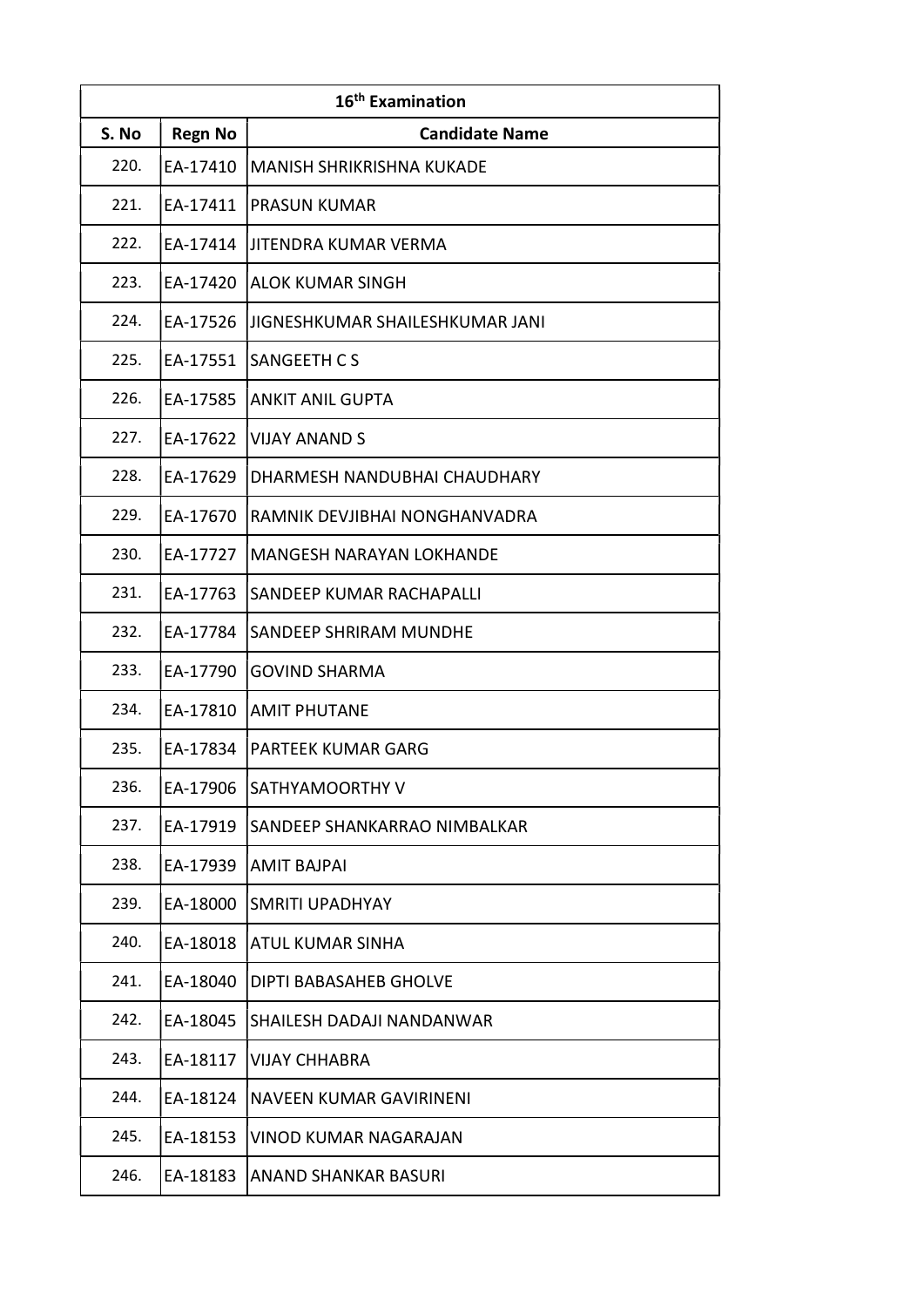| 16 <sup>th</sup> Examination |                |                                  |
|------------------------------|----------------|----------------------------------|
| S. No                        | <b>Regn No</b> | <b>Candidate Name</b>            |
| 247.                         | EA-18219       | <b>PRAMOD KUMAR</b>              |
| 248.                         | EA-18237       | PARAG ARUNRAO BEDARKAR           |
| 249.                         | EA-18351       | <b>BINAY PRAKASH KULLU</b>       |
| 250.                         | EA-18407       | NITIN AMBRUSI KOLEKAR            |
| 251.                         | EA-18437       | <b>VIPIN GUPTA</b>               |
| 252.                         | EA-18440       | <b>JOHNY GEORGE</b>              |
| 253.                         | EA-18538       | <b>PRASHANT KUMAR</b>            |
| 254.                         | EA-18543       | MOHAMAD TASLIF YUSUF ALLI SATARE |
| 255.                         | EA-18551       | <b>SUNIL KUMAR SINGH</b>         |
| 256.                         | EA-18598       | NAVEEN KUMAR PAGADALA            |
| 257.                         | EA-18644       | <b>ABHIMAN SINGH</b>             |
| 258.                         | EA-18673       | <b>INDER PAL SINGH AHLUWALIA</b> |
| 259.                         | EA-18739       | <b>NAVNEET VERMA</b>             |
| 260.                         | EA-18810       | <b>SREERAG MENON</b>             |
| 261.                         | EA-18827       | <b>KANAGALA SRIHARI</b>          |
| 262.                         | EA-18930       | <b>ANNIE USHA A</b>              |
| 263.                         | EA-18977       | RAGHUVEER SHASHIKANT SHANBHAG    |
| 264.                         | EA-19076       | <b>ANIL SHIVAJIRAO GHUNDARE</b>  |
| 265.                         | EA-19109       | SENTHIL KUMAR SARANGAPANI        |
| 266.                         | EA-19113       | <b>SUDIPTA PAUL</b>              |
| 267.                         | EA-19151       | <b>VARUN CHANNA</b>              |
| 268.                         | EA-19206       | NORBERT CHRISTOPHER DESOUZA      |
| 269.                         | EA-19288       | <b>VIKAS S</b>                   |
| 270.                         | EA-19332       | <b>PRASHANT SHARMA</b>           |
| 271.                         | EA-19345       | RITAMBHARA RAMSAGUN ARYA         |
| 272.                         | EA-19367       | <b>SANTOSH KUMAR</b>             |
| 273.                         | EA-19406       | RAVIRAJ VILAS KADAM              |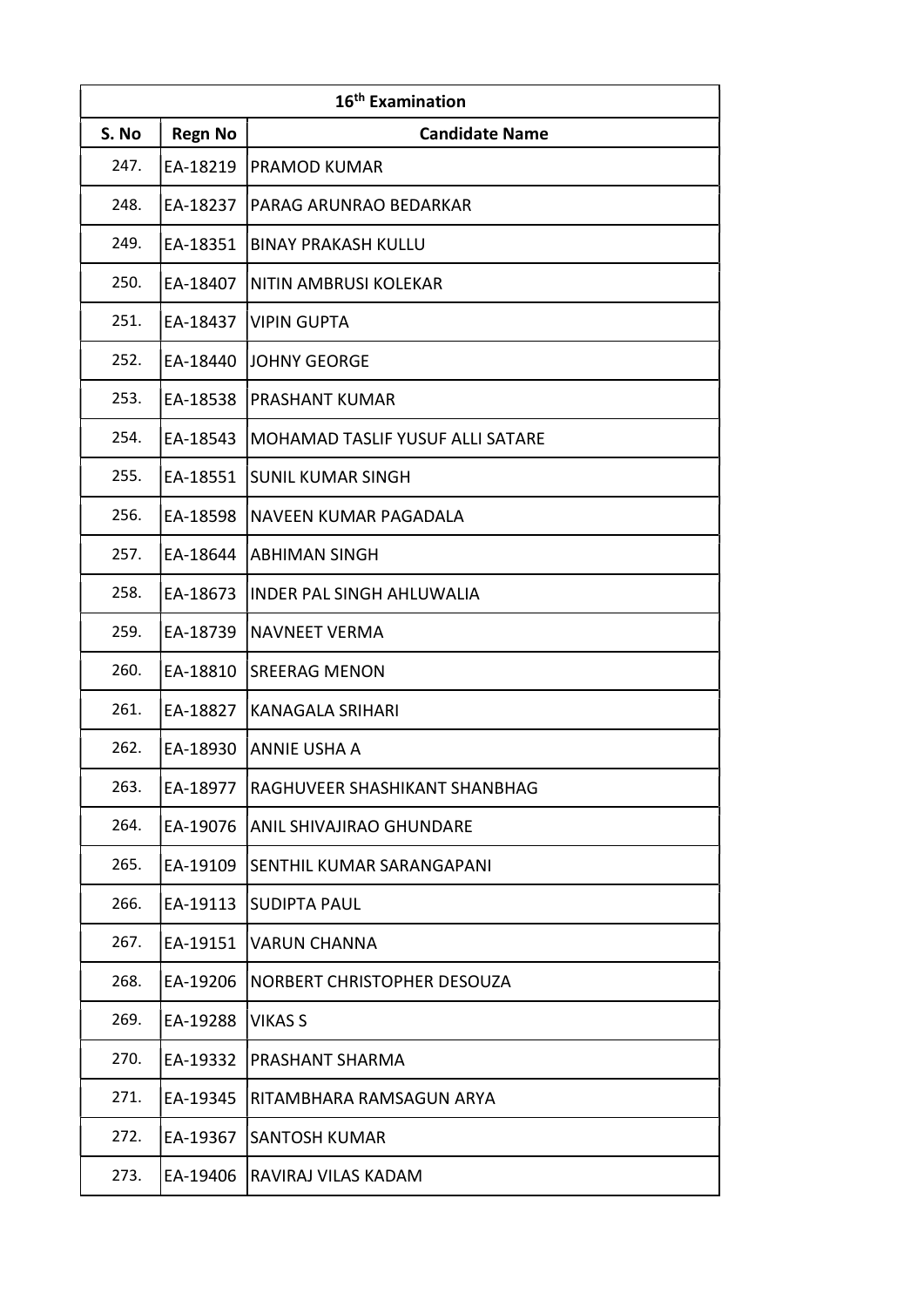| 16 <sup>th</sup> Examination |                |                                    |
|------------------------------|----------------|------------------------------------|
| S. No                        | <b>Regn No</b> | <b>Candidate Name</b>              |
| 274.                         | EA-19413       | <b>LOKESH PANCHOLI</b>             |
| 275.                         | EA-19417       | <b>HEMANT JIVANLAL PATEL</b>       |
| 276.                         | EA-19451       | <b>ARUN KUMAR SHARMA</b>           |
| 277.                         | EA-19462       | <b>CHANDRASHEKAR G N</b>           |
| 278.                         | EA-19466       | SAMEER CHANDRAKANT DEORUKHKAR      |
| 279.                         | EA-19574       | <b>MRUDULA ADDANKI</b>             |
| 280.                         | EA-19595       | <b>MANISH KUMAR SONI</b>           |
| 281.                         | EA-19605       | PRASANNA N                         |
| 282.                         | EA-19628       | <b>SREERAMI REDDY NAREM</b>        |
| 283.                         | EA-19637       | <b>HIMANSHU SHARMA</b>             |
| 284.                         | EA-19649       | PRAKASHCHANDRA BHANUSHANKAR RAJGOR |
| 285.                         | EA-19689       | <b>AMIT</b>                        |
| 286.                         | EA-19701       | <b>PANKAJ CHHABRA</b>              |
| 287.                         | EA-19738       | <b>NITESH KUMAR</b>                |
| 288.                         | EA-19798       | AMOL PRAKASH METHE                 |
| 289.                         | EA-19826       | <b>RANVEER SINGH</b>               |
| 290.                         | EA-19842       | <b>MANAS CHANDRA DAS</b>           |
| 291.                         | EA-19851       | <b>HEMANDRA SINGH BISHT</b>        |
| 292.                         | EA-19871       | <b>ABHISHEK KRISHNA PATIL</b>      |
| 293.                         | EA-19897       | ANUPKUMAR LALITKUMAR KALANTRI      |
| 294.                         | EA-19911       | RAMA JONNADA                       |
| 295.                         | EA-19913       | S. A. KUMAR PONNAPALLI             |
| 296.                         | EA-19918       | <b>ARUN P</b>                      |
| 297.                         | EA-19932       | JITENDRA THAKORBHAI PRAJAPATI      |
| 298.                         | EA-19940       | <b>VAIBHAV DUBEY</b>               |
| 299.                         | EA-19944       | <b>JANAKIRAMAN K</b>               |
| 300.                         | EA-19948       | <b>SHRUTI VERMA</b>                |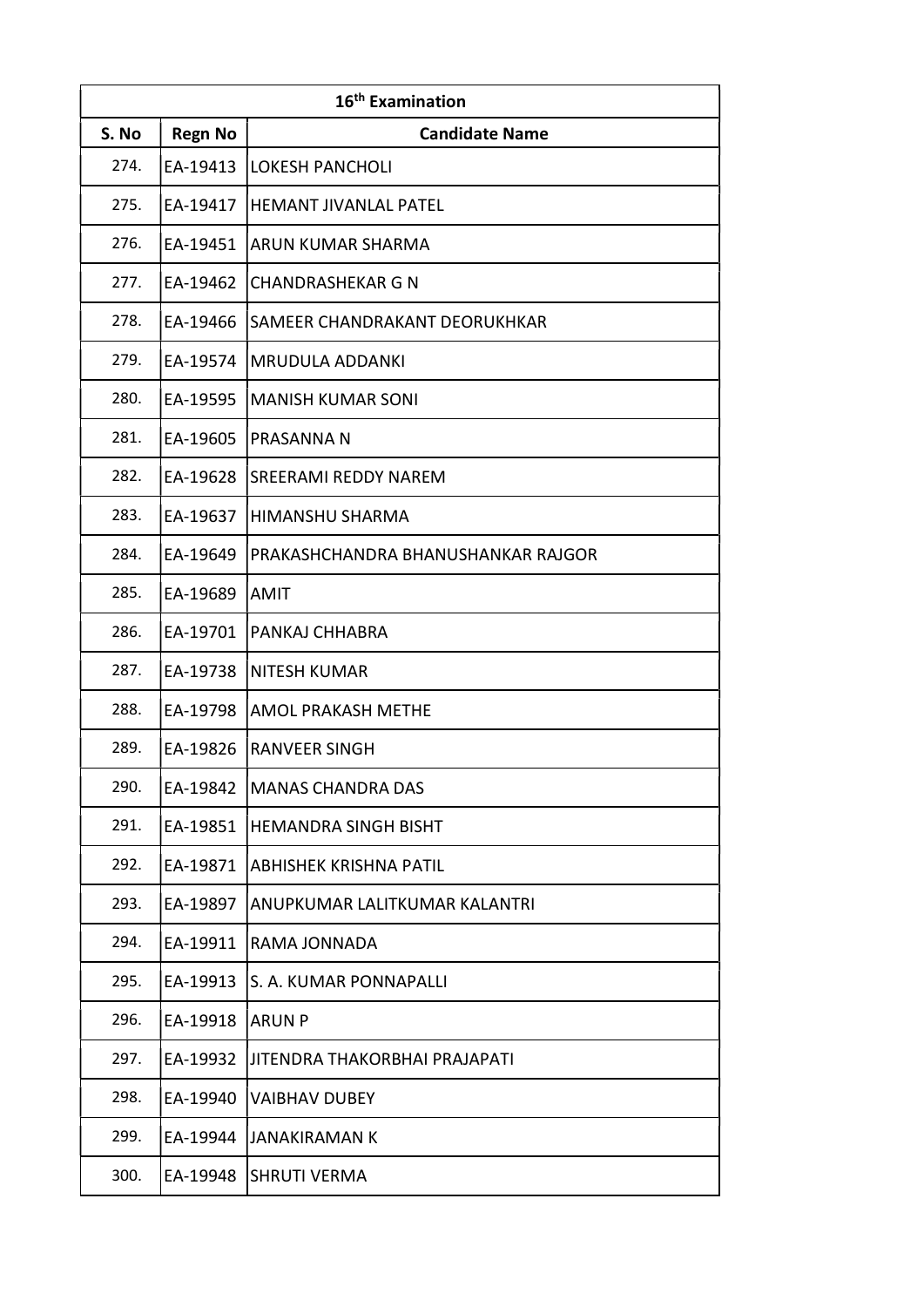| 16 <sup>th</sup> Examination |                |                                    |
|------------------------------|----------------|------------------------------------|
| S. No                        | <b>Regn No</b> | <b>Candidate Name</b>              |
| 301.                         | EA-19974       | <b>INDRAJIT SARKAR</b>             |
| 302.                         | EA-19975       | DURGA RAO KARUKOLA                 |
| 303.                         | EA-19979       | RAJASEKHARAPPA UPPINI              |
| 304.                         | EA-19982       | RAGHAVENDRA CHARI KAMSALA SHIVARAM |
| 305.                         | EA-20026       | YAHAPPA RAJAN S                    |
| 306.                         | EA-20032       | <b>RAVI NANDAN</b>                 |
| 307.                         | EA-20054       | DIPAKKUMAR SHASHIKANTBHAI PATADIYA |
| 308.                         | EA-20060       | PUSHKAR SUBHASH DEODHAR            |
| 309.                         | EA-20076       | PRANIT KUSHABA SHELAR              |
| 310.                         | EA-20078       | <b>PARTHA PAL</b>                  |
| 311.                         | EA-20086       | SRINIVAS RAO N V                   |
| 312.                         | EA-20098       | <b>MANPREET SINGH</b>              |
| 313.                         | EA-20099       | VILAS GULABRAO PACHARNE            |
| 314.                         | EA-20126       | <b>SRINIVAS LANKA</b>              |
| 315.                         | EA-20132       | VIRAJ RAJGOPAL NAIR                |
| 316.                         | EA-20145       | <b> GANESH NAMDEV LAMTURE</b>      |
| 317.                         | EA-20153       | SANJAY PRAKASH BHOJWANI            |
| 318.                         | EA-20164       | <b>CHANDRASEKHAR RACOTI</b>        |
| 319.                         | EA-20165       | SRIKANTH PATNALA                   |
| 320.                         | EA-20184       | SHUBHRAKANTA SAHOO                 |
| 321.                         | EA-20186       | <b>BIDESH BISWAS</b>               |
| 322.                         | EA-20192       | <b>CHANDRASEKHAR GUDE</b>          |
| 323.                         | EA-20195       | JIGAR JAYPRAKASH JAIN              |
| 324.                         | EA-20203       | RAMNARESH PYARELAL CHOUBEY         |
| 325.                         | EA-20218       | <b>ROHIT BELWAL</b>                |
| 326.                         | EA-20267       | MUZAMMIL NASIM                     |
| 327.                         | EA-20274       | <b>UDAY PRAMOD PATHAK</b>          |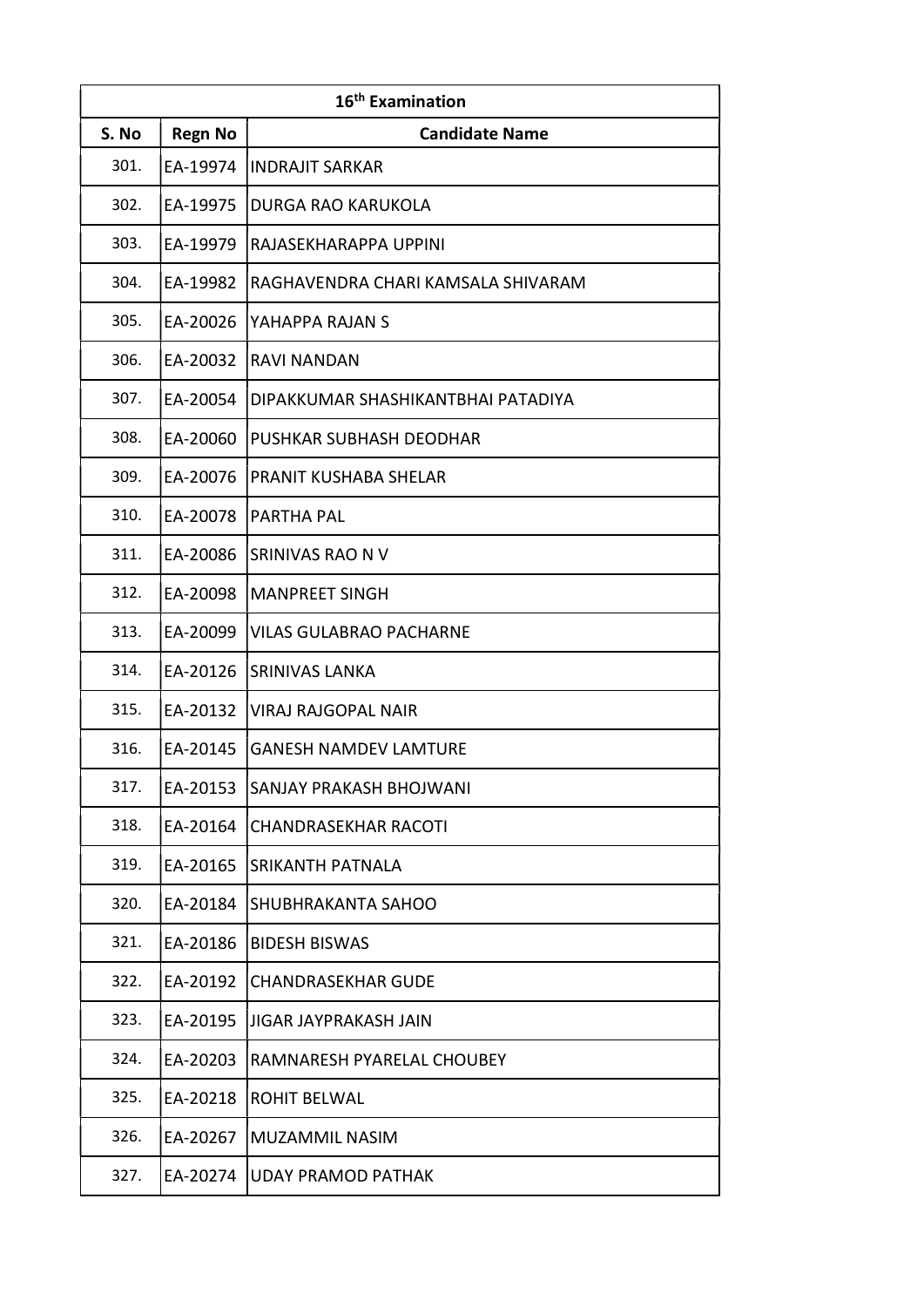| 16 <sup>th</sup> Examination |                |                               |
|------------------------------|----------------|-------------------------------|
| S. No                        | <b>Regn No</b> | <b>Candidate Name</b>         |
| 328.                         | EA-20297       | <b>JAGANNATH SAHU</b>         |
| 329.                         | EA-20317       | <b>JAY SHANKAR</b>            |
| 330.                         | EA-20327       | <b>ABHIJEET JENA</b>          |
| 331.                         | EA-20343       | <b>NAGARAJU CHAKALI</b>       |
| 332.                         | EA-20435       | <b>ARUNAVA DAS</b>            |
| 333.                         | EA-20449       | <b>DINANATH AKELA</b>         |
| 334.                         | EA-20514       | <b>BHARAT BHUSAN PANDEY</b>   |
| 335.                         | EA-20583       | <b>RAVI SATYAPAL</b>          |
| 336.                         | EA-20592       | <b>HIREN KARSANDAS RAJPUT</b> |
| 337.                         | EA-20604       | SATISH CHANDRA MISHRA         |
| 338.                         | EA-20637       | <b>WASEEM SABRY</b>           |
| 339.                         | EA-20655       | <b>KALPESH GONNADE</b>        |
| 340.                         | EA-20729       | <b>KRISHNA SUDHAKAR PATIL</b> |
| 341.                         | EA-20760       | <b>VINOTH C</b>               |
| 342.                         | EA-20769       | HASAN ZULFIQUAR KAMAL         |
| 343.                         | EA-20797       | PRANAYA PRABHU PRIYA RANJAN   |
| 344.                         | EA-20801       | <b>ABHISHEK BOSE</b>          |
| 345.                         | EA-20802       | <b>MANAS KUMAR DUTTA</b>      |
| 346.                         | EA-20825       | AASHUTOSH AGGARWAL            |
| 347.                         | EA-20920       | <b>TUHIN BAL</b>              |
| 348.                         | EA-20928       | <b>ALOK KUMAR</b>             |
| 349.                         | EA-20943       | PRASHANT PRAMOD AGRAWAL       |
| 350.                         | EA-20962       | HARDIK DINESHBHAI PATEL       |
| 351.                         | EA-21001       | <b>ARUN TIWARI</b>            |
| 352.                         | EA-21004       | <b>ROHIT RAJU ROKADE</b>      |
| 353.                         | EA-21006       | <b>VISHAL SAXENA</b>          |
| 354.                         | EA-21041       | <b>ASHISH A GAJJAR</b>        |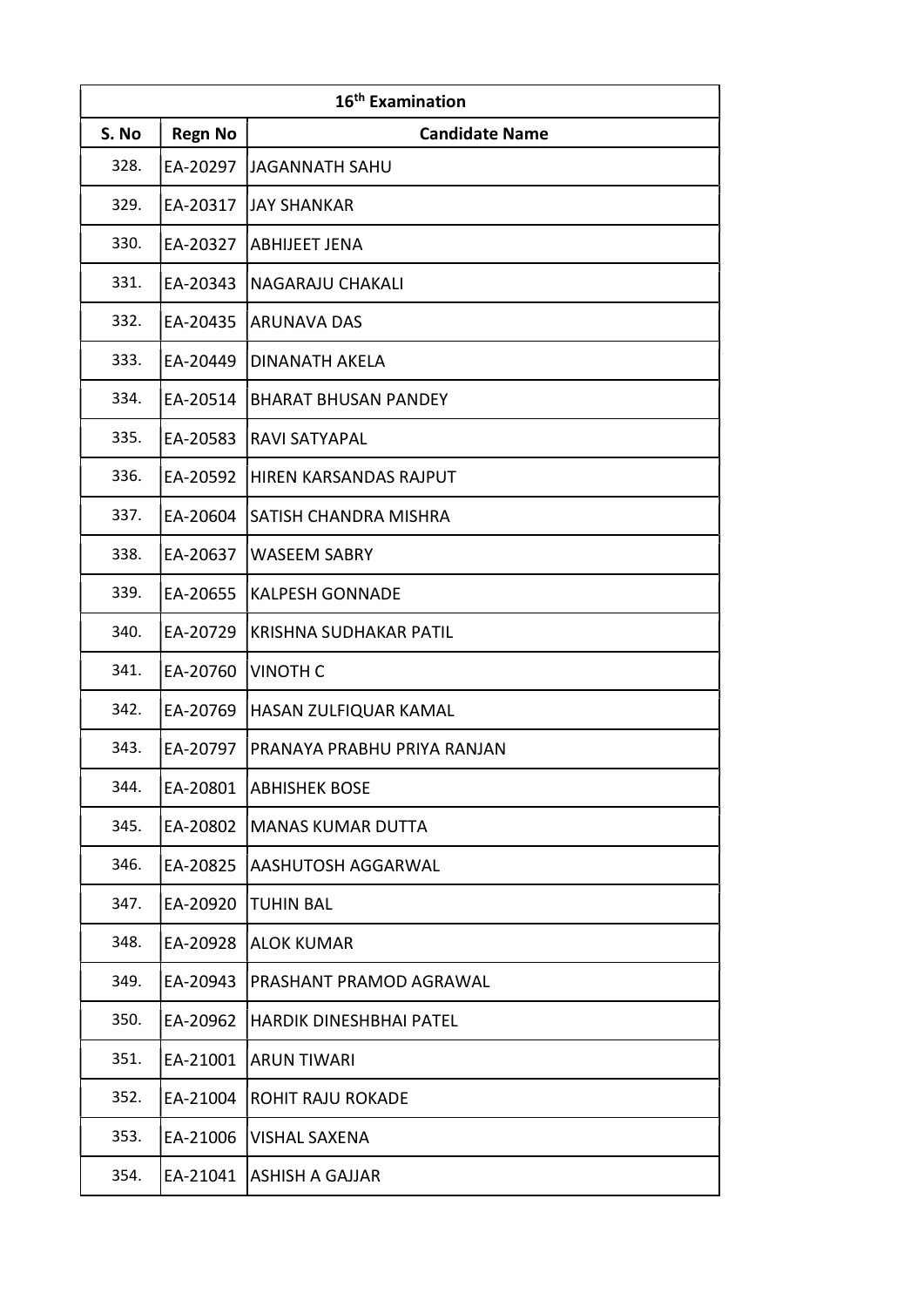| 16 <sup>th</sup> Examination |                |                                   |
|------------------------------|----------------|-----------------------------------|
| S. No                        | <b>Regn No</b> | <b>Candidate Name</b>             |
| 355.                         | EA-21052       | <b>SANJAY KUMAR SINGH</b>         |
| 356.                         | EA-21060       | RAJENDRA JWALAPRASAD SHARMA       |
| 357.                         | EA-21096       | PARDEEP KUMAR                     |
| 358.                         | EA-21111       | li M V RAMA RAJU                  |
| 359.                         | EA-21137       | NIKHIL CHANDRAKANT CHAUDHARI      |
| 360.                         | EA-21159       | HARSHAL HEMANT JOSHI              |
| 361.                         | EA-21199       | <b>VINEET SINGHAL</b>             |
| 362.                         | EA-21200       | SNEHA ISHWAR CHARDE               |
| 363.                         | EA-21234       | PRAMOD KUMAR SINGH                |
| 364.                         | EA-21274       | <b>SANKALP SINHA</b>              |
| 365.                         | EA-21318       | <b>PARITOSH BAGHEL</b>            |
| 366.                         | EA-21338       | <b>PRADEEP KUMAR</b>              |
| 367.                         | EA-21339       | SIVAPRAKASAM KANDASAMY            |
| 368.                         | EA-21351       | <b>VIKASH SINGH</b>               |
| 369.                         | EA-21362       | JIGNESH DEVKINANDAN DHOLAKIA      |
| 370.                         | EA-21365       | KAVITA UDESHBHAI RAVAL            |
| 371.                         | EA-21378       | SANJEEV KUMAR DHARIWAL            |
| 372.                         | EA-21392       | ASHISH VARSHNEY                   |
| 373.                         | EA-21398       | P. MUTHU KUMARASAMY               |
| 374.                         | EA-21460       | <b>VISHAL DATTATRAY CHURI</b>     |
| 375.                         | EA-21487       | PIYUSH RAO                        |
| 376.                         | EA-21508       | <b>V GOPINATH</b>                 |
| 377.                         | EA-21543       | <b>KAMAL KUMAR BEHERA</b>         |
| 378.                         | EA-21549       | <b>SATISH CV</b>                  |
| 379.                         | EA-21565       | RAMA KRISHNA AKELLA               |
| 380.                         | EA-21566       | <b>HEMANT E GAIKWAD</b>           |
| 381.                         | EA-21601       | SANGAMESWARAN SUBRAMANIAN CHITTUR |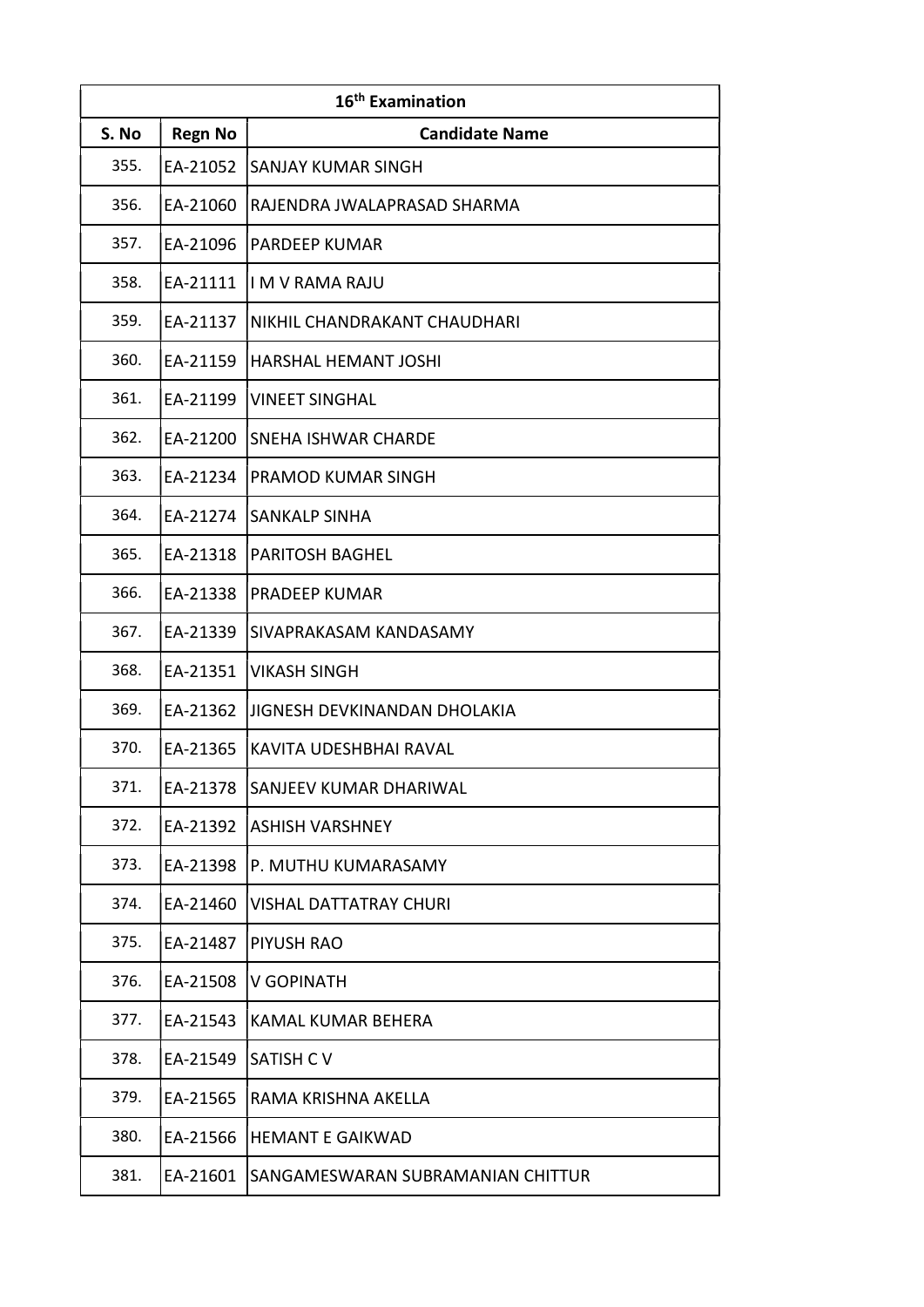| 16 <sup>th</sup> Examination |                |                                           |
|------------------------------|----------------|-------------------------------------------|
| S. No                        | <b>Regn No</b> | <b>Candidate Name</b>                     |
| 382.                         | EA-21605       | DINESH KUMAR SANKHLA                      |
| 383.                         | EA-21606       | AMIT MADHAV KADAM                         |
| 384.                         | EA-21609       | SAMIR DEORAO BHONGADE                     |
| 385.                         | EA-21621       | DHANSHYAM VENKATRAM SURYANARAYAN MAHAVADI |
| 386.                         | EA-21654       | <b>PUNEET GOYAL</b>                       |
| 387.                         | EA-21744       | <b>ASHUTOSH GOSWAMI</b>                   |
| 388.                         | EA-21782       | <b>GOWDHAMAN S</b>                        |
| 389.                         | EA-21838       | <b>UMESH JAGANNATH KOLI</b>               |
| 390.                         | EA-21860       | <b>GSVSNSASHANK</b>                       |
| 391.                         | EA-21879       | S. CHIDAMBARANATHAN                       |
| 392.                         | EA-21880       | DEEPAK SHASHIKANT RAIKAR                  |
| 393.                         | EA-21881       | <b>J.SELVARAJAN</b>                       |
| 394.                         | EA-21883       | NITISH KUMAR SINGH                        |
| 395.                         | EA-21889       | HARDIK KRISHNAKANT BODIWALA               |
| 396.                         | EA-21894       | PRATEEK KAMLESHKUMAR VYAS                 |
| 397.                         | EA-21930       | <b>SHANKHA SUVRA DE</b>                   |
| 398.                         | EA-21936       | AMEY SHARAD MAJGAONKAR                    |
| 399.                         | EA-21941       | <b>ABHISHEK KUMAR</b>                     |
| 400.                         | EA-21949       | <b>AVDHOOT ARVIND BANE</b>                |
| 401.                         | EA-21951       | <b>BULI VENKATA RAJU BANDARU</b>          |
| 402.                         | EA-21990       | SHEKHAR MISHRA                            |
| 403.                         | EA-21992       | PARTHA PRATIM DEY                         |
| 404.                         | EA-22004       | NITIN BHATIA                              |
| 405.                         | EA-22012       | <b>VINODSINGH DHARAMBIR</b>               |
| 406.                         | EA-22021       | AVINASH KUMAR REDDY MUKKAMALLA            |
| 407.                         | EA-22023       | <b>GAURAV</b>                             |
| 408.                         | EA-22076       | WAHID MAHBOOB IMAMUL SHEIK                |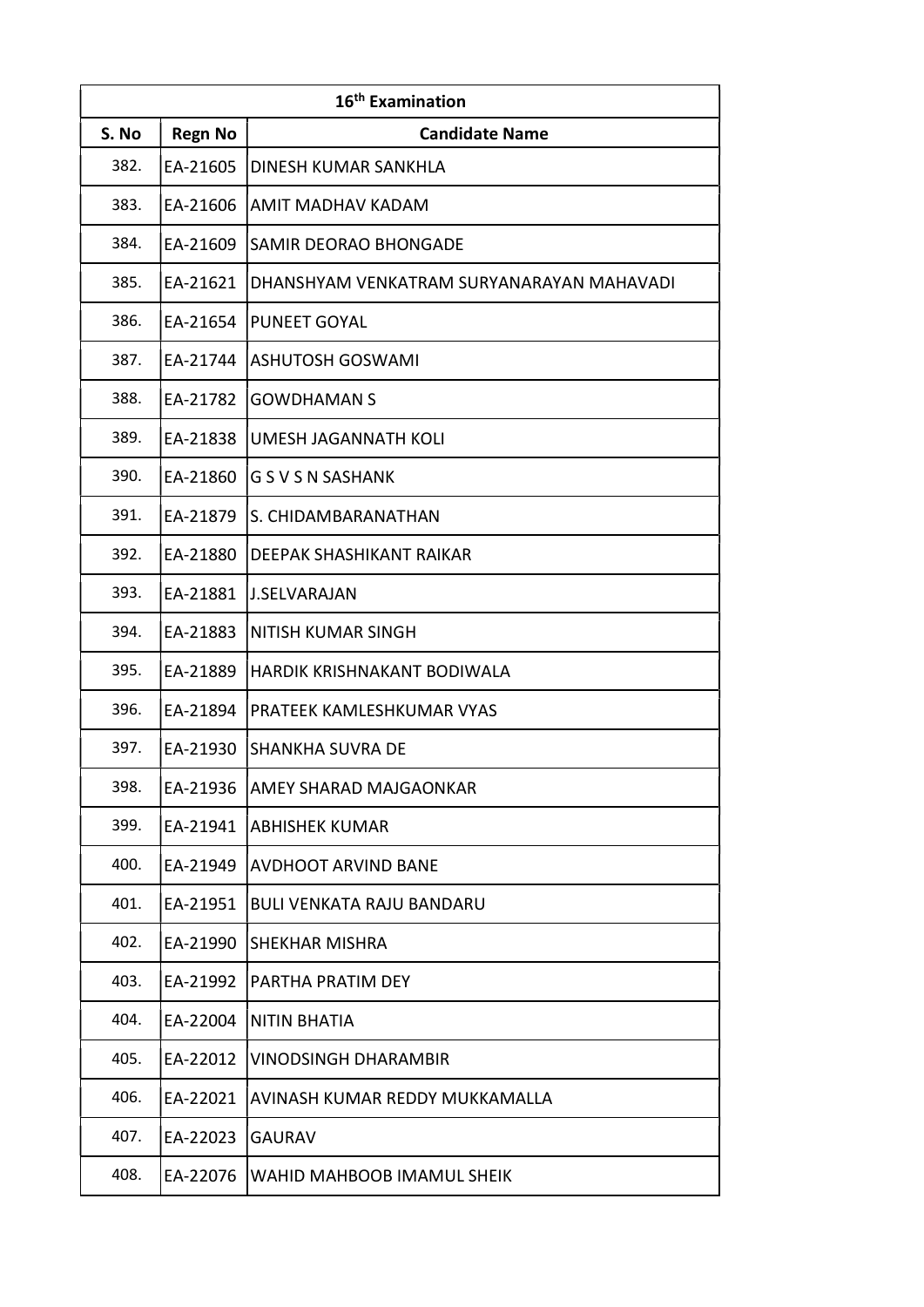| 16 <sup>th</sup> Examination |                |                                |
|------------------------------|----------------|--------------------------------|
| S. No                        | <b>Regn No</b> | <b>Candidate Name</b>          |
| 409.                         | EA-22093       | <b>KARAN DAD</b>               |
| 410.                         | EA-22098       | VIPULBHAI RAMANLAL PANCHAL     |
| 411.                         | EA-22131       | <b>RAJESH MUKATI</b>           |
| 412.                         | EA-22132       | <b>MOHINDER JADWANI</b>        |
| 413.                         | EA-22145       | <b>CHAYAN KAR</b>              |
| 414.                         | EA-22147       | <b>PRADEEP HARI JOSHI</b>      |
| 415.                         | EA-22150       | SANJEEV KUMAR AGGARWAL         |
| 416.                         | EA-22151       | RAVI YARLAGADDA                |
| 417.                         | EA-22152       | <b>AJAY KUMAR GUPTA</b>        |
| 418.                         | EA-22158       | <b>ATUL BHARMU PATIL</b>       |
| 419.                         | EA-22168       | <b>SURYA PRAKASH SAXENA</b>    |
| 420.                         | EA-22173       | <b>SUBRATA RAY</b>             |
| 421.                         | EA-22178       | <b>INDRANIL BHADURI</b>        |
| 422.                         | EA-22180       | <b>SUNIL SINGH</b>             |
| 423.                         | EA-22218       | PUSHPENDRA GURJAR              |
| 424.                         | EA-22223       | JITENDRAKUMAR ISHVARBHAI PATEL |
| 425.                         | EA-22251       | NISHANTH KRISHNAPILLAI INDIRA  |
| 426.                         | EA-22268       | SAIBAL KUMAR NAG               |
| 427.                         | EA-22277       | <b>ROHIT K</b>                 |
| 428.                         | EA-22337       | SURENDRA KUMAR GUPTA           |
| 429.                         | EA-22363       | NARAYAN PRASAD MISHRA          |
| 430.                         | EA-22374       | KRISHNACHAND PRATTIPATI        |
| 431.                         | EA-22385       | <b>NIRAT PATEL</b>             |
| 432.                         | EA-22410       | <b>MUKESH KUMAR SINGH</b>      |
| 433.                         | EA-22413       | <b>KANISH KUMAR SINGH</b>      |
| 434.                         | EA-22453       | POOJA SINGH                    |
| 435.                         | EA-22475       | <b>ROOBI SACHAN</b>            |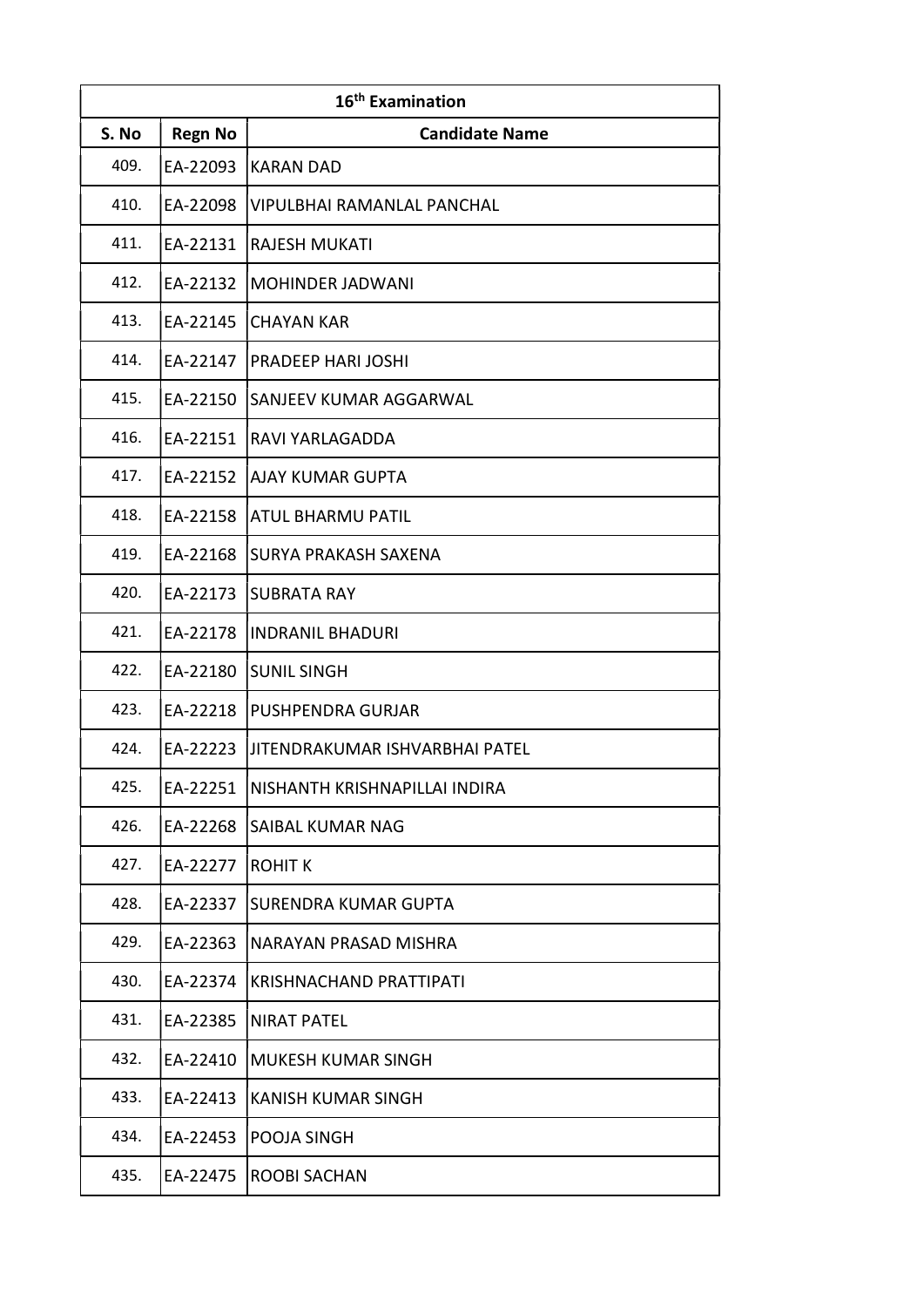| 16 <sup>th</sup> Examination |                |                                    |
|------------------------------|----------------|------------------------------------|
| S. No                        | <b>Regn No</b> | <b>Candidate Name</b>              |
| 436.                         | EA-22481       | <b>KAMLESH SHAH</b>                |
| 437.                         | EA-22496       | VIKRANT JAGANNATH MAPUSKAR         |
| 438.                         | EA-22510       | <b>SHASHANK KUMAR SINGH</b>        |
| 439.                         | EA-22577       | <b>SWATI BHANDARI</b>              |
| 440.                         | EA-22588       | AMBAREESH NARENDRA SOMAN           |
| 441.                         | EA-22591       | <b>VIVEK KUNDU</b>                 |
| 442.                         | EA-22600       | <b>MANVENDRA SINGH CHANDEL</b>     |
| 443.                         | EA-22604       | <b>SAMOD TYAGI</b>                 |
| 444.                         | EA-22608       | ANUP BABAN KANADE                  |
| 445.                         | EA-22610       | <b>PRABHAT TIWARI</b>              |
| 446.                         | EA-22619       | <b>KUNAL BHATIA</b>                |
| 447.                         | EA-22622       | <b>KETAN ANIRUDDH SHAH</b>         |
| 448.                         | EA-22625       | PREMPAL SINGH CHAUHAN              |
| 449.                         | EA-22647       | <b>SRIDHAR MEKA</b>                |
| 450.                         | EA-22654       | DATTATRAY EKNATH GAWADE            |
| 451.                         | EA-22659       | <b>PRABHAT KHARE</b>               |
| 452.                         | EA-22667       | <b>GIRISH MORESHWAR SHROTRI</b>    |
| 453.                         | EA-22672       | HARIKRISHNAN SUDHEER PALAKKAPILLIL |
| 454.                         | EA-22676       | <b>GAURANG LELE</b>                |
| 455.                         | EA-22682       | VASHISHTHA GIRISHCHANDRA PATEL     |
| 456.                         | EA-22696       | VASANTVAIBHAV VITTHAL PHADKE       |
| 457.                         | EA-22697       | <b>CHETAN VILAS NEMADE</b>         |
| 458.                         | EA-22710       | JYOTI SATYANARAYAN GOYAL           |
| 459.                         | EA-22718       | <b>BHUSHAN KISAN KOTHEKAR</b>      |
| 460.                         | EA-22734       | JAYDEEP JANAKRAY TRIVEDI           |
| 461.                         | EA-22740       | <b>NEERAJ JAIN</b>                 |
| 462.                         | EA-22755       | <b>SHREEGANESH V NAIR</b>          |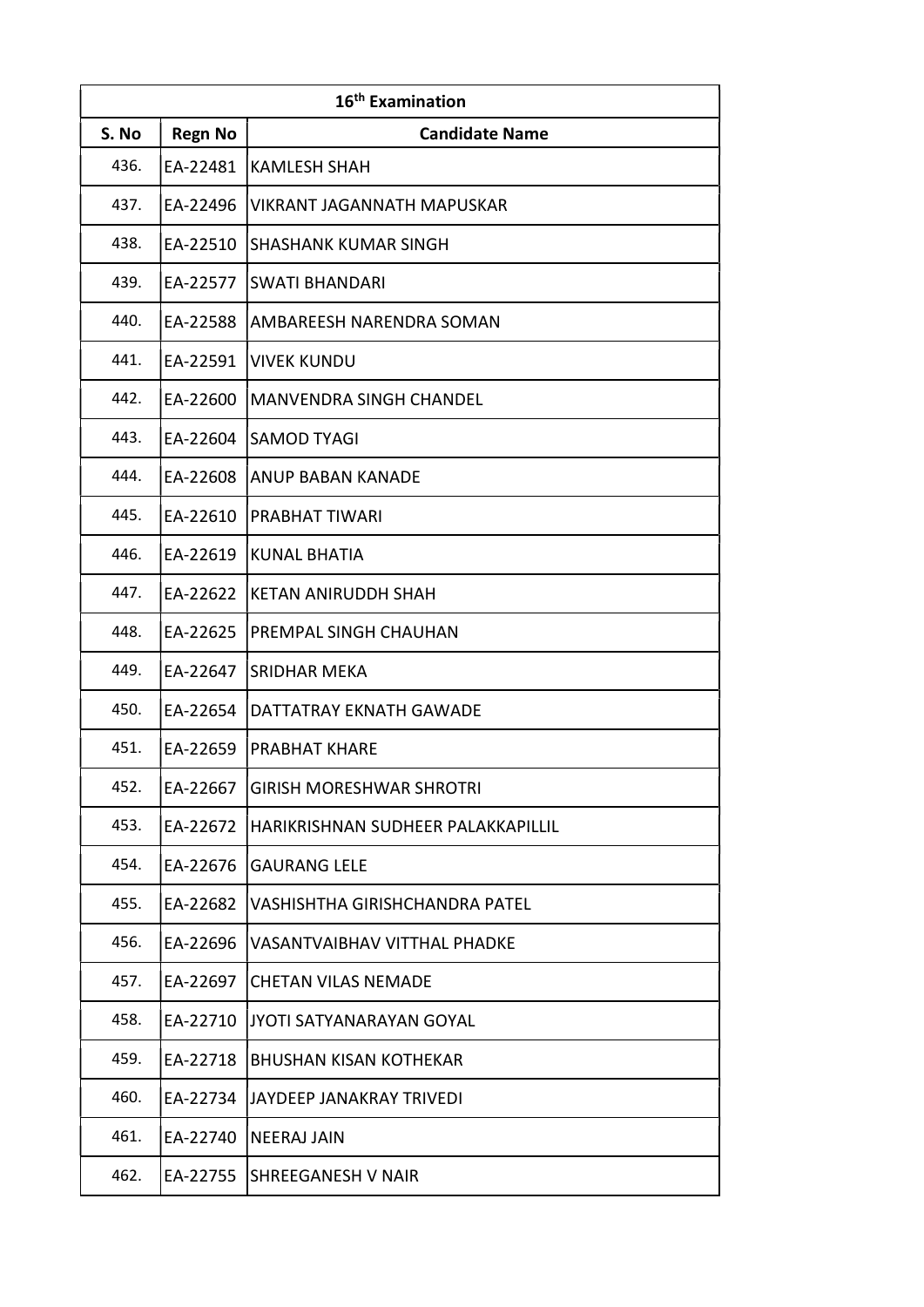| 16 <sup>th</sup> Examination |                |                              |
|------------------------------|----------------|------------------------------|
| S. No                        | <b>Regn No</b> | <b>Candidate Name</b>        |
| 463.                         | EA-22769       | <b>RAVI KUMAR GAURAV</b>     |
| 464.                         | EA-22773       | <b>SHAKIL SHABBIR SAYYED</b> |
| 465.                         | EA-22843       | <b>SUMANT KUMAR</b>          |
| 466.                         | EA-22852       | PRAKASH NAGALINGAPPA PATTAR  |
| 467.                         | EA-22856       | ROHIT KUMAR KHETRAPAL        |
| 468.                         | EA-22860       | lIMTEYAZ ALI                 |
| 469.                         | EA-22873       | <b>PRAVESH YADAV</b>         |
| 470.                         | EA-22875       | <b>GYANENDRA YADAV</b>       |
| 471.                         | EA-22877       | ASHISH NARESHKUMAR CHAUHAN   |
| 472.                         | EA-22894       | YALLA RAVI KUMAR             |
| 473.                         | EA-22895       | IJAIPRAKASH SINGH RAJPOOT    |
| 474.                         | EA-22896       | <b>VIKAS KUMAR SINGH</b>     |
| 475.                         | EA-22901       | <b>SOUMEN SARKAR</b>         |
| 476.                         | EA-22907       | SOUMAVO ROYCHOUDHURY         |
| 477.                         | EA-22909       | <b>RAVI KUMAR RAPETI</b>     |
| 478.                         | EA-22912       | ARUNKUMAR K                  |
| 479.                         | EA-22946       | <b>ABHINANDAN BOSE</b>       |
| 480.                         | EA-22963       | PRAJWAL PRAKASH ADIGA        |
| 481.                         | EA-22977       | HARDIK RAJESHBHAI CHAUHAN    |
| 482.                         | EA-23045       | <b>VENKATESH VUNNAM</b>      |
| 483.                         | EA-23050       | JEENU MARIA GEORGE           |
| 484.                         | EA-23061       | <b>ANIMESH PAL</b>           |
| 485.                         | EA-23066       | ATUL SHARAD KAKAD            |
| 486.                         | EA-23070       | <b>DHINESH T</b>             |
| 487.                         | EA-23076       | <b>AMIT KUMAR</b>            |
| 488.                         | EA-23095       | <b>ANKIT SHARMA</b>          |
| 489.                         | EA-23097       | <b>KRISHAN KANT</b>          |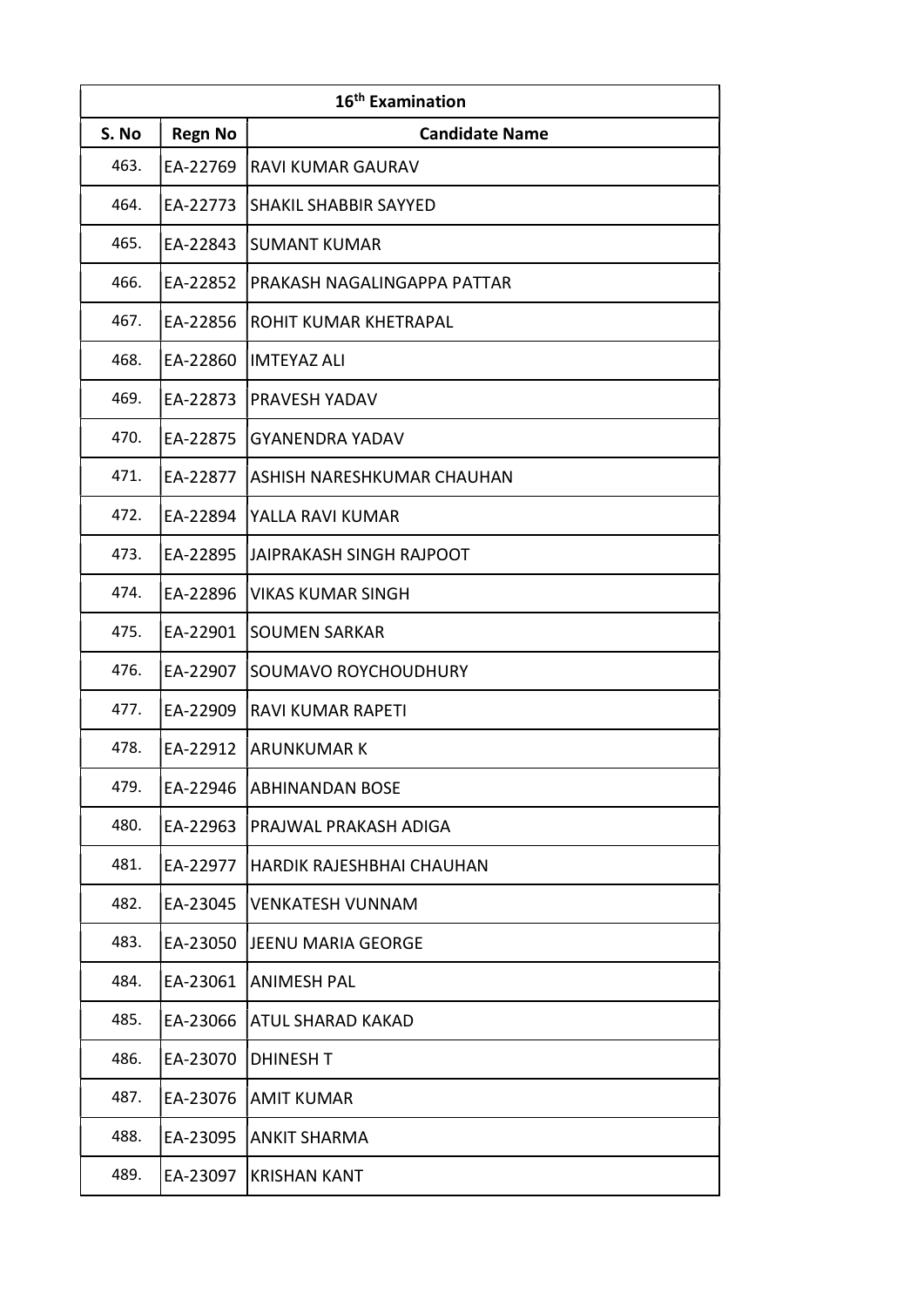| 16 <sup>th</sup> Examination |                |                                |
|------------------------------|----------------|--------------------------------|
| S. No                        | <b>Regn No</b> | <b>Candidate Name</b>          |
| 490.                         | EA-23101       | <b>MUKESH KUMAR BIRLA</b>      |
| 491.                         | EA-23105       | JANAKKUMAR BALMUKUND UPADHYAY  |
| 492.                         | EA-23106       | S. VANITHA DEVI                |
| 493.                         | EA-23107       | <b>NEELESH PATEL</b>           |
| 494.                         | EA-23115       | LADDU LAL MAHTO                |
| 495.                         | EA-23116       | AKSHAYA KUMAR SAMAL            |
| 496.                         | EA-23130       | A. JAKIR HOUSSAIN              |
| 497.                         | EA-23145       | <b>SUDIPTO KUMAR PALIT</b>     |
| 498.                         | EA-23146       | <b>SUSHIL KUMAR SONAR</b>      |
| 499.                         | EA-23147       | <b>ANKUSH BAGWALE</b>          |
| 500.                         | EA-23149       | ARVIND MANUBHAI BALADHA        |
| 501.                         | EA-23164       | <b>AMIT KUMAR JHA</b>          |
| 502.                         | EA-23165       | BIRENKUMAR JAYANTILAL PATEL    |
| 503.                         | EA-23183       | <b>GAURAV AGRAWAL</b>          |
| 504.                         | EA-23191       | TAPAS KUNDU                    |
| 505.                         | EA-23192       | <b>ROHIT CHATURVEDI</b>        |
| 506.                         | EA-23194       | IINDER KUMAR RAJDEVA           |
| 507.                         | EA-23195       | DILIP KUMAR CHAUDHARY          |
| 508.                         | EA-23209       | <b>RAJESH CHAWLA</b>           |
| 509.                         | EA-23220       | <b>ANJU ANTONY</b>             |
| 510.                         | EA-23228       | <b>SAKET KUMAR</b>             |
| 511.                         | EA-23261       | MANOJ CHANDRABHAN DATAR        |
| 512.                         | EA-23266       | <b>AMIT KUMAR</b>              |
| 513.                         | EA-23269       | RAVI CHANDRA VARMA KAKARLAPUDI |
| 514.                         | EA-23274       | <b>HARISH KUMAR YADAV</b>      |
| 515.                         | EA-23278       | SANJAY AMBALAL BHALODIYA       |
| 516.                         | EA-23297       | <b>SREENIVASULA REDDY MALE</b> |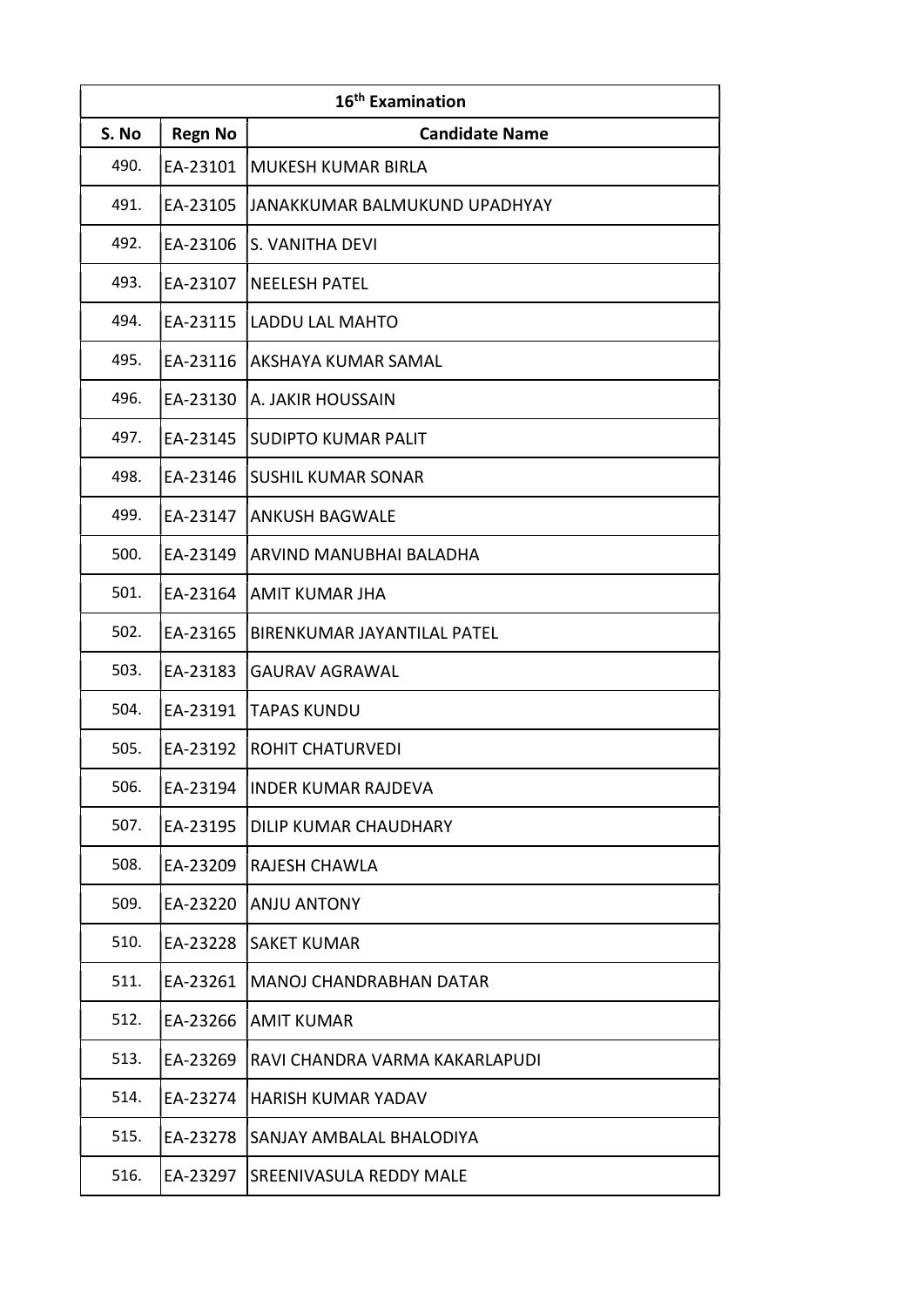| 16 <sup>th</sup> Examination |                |                                    |
|------------------------------|----------------|------------------------------------|
| S. No                        | <b>Regn No</b> | <b>Candidate Name</b>              |
| 517.                         | EA-23306       | <b>SANTANU MANDAL</b>              |
| 518.                         | EA-23315       | MAHESH LAXMAN CHAVAN               |
| 519.                         | EA-23335       | PARTH MUKESH SHUKLA                |
| 520.                         | EA-23353       | <b>MANISH CHAUDHARY</b>            |
| 521.                         | EA-23382       | UTSAV BIHARILAL TAYADE             |
| 522.                         | EA-23469       | <b>PRASHANT KUMAR CHOUDHARY</b>    |
| 523.                         | EA-23484       | <b>JENISH SHAH</b>                 |
| 524.                         | EA-23491       | <b>MOHAN LAL PATIDAR</b>           |
| 525.                         | EA-23506       | DULAM PHANI RAMA KRISHNA           |
| 526.                         | EA-23508       | <b>MOHIT ACHARYA</b>               |
| 527.                         | EA-23509       | <b>PRATEEK KUMAR</b>               |
| 528.                         | EA-23520       | RAJA M                             |
| 529.                         | EA-23537       | <b>ALOK KUMAR</b>                  |
| 530.                         | EA-23540       | <b>GURPRATAP SINGH</b>             |
| 531.                         | EA-23548       | <b>VIJAY BAHADUR YADAV</b>         |
| 532.                         | EA-23551       | <b>JVALANT BHARATKUMAR TRIVEDI</b> |
| 533.                         | EA-23554       | SATYAM JAISWAL                     |
| 534.                         | EA-23556       | <b>VIKASH KHARE</b>                |
| 535.                         | EA-23590       | <b>BHUPINDER DHAKA</b>             |
| 536.                         | EA-23591       | <b>RAKESH KUMAR</b>                |
| 537.                         | EA-23592       | <b>HARSH TIWARI</b>                |
| 538.                         | EA-23605       | <b>MOHAN BABU DARA</b>             |
| 539.                         | EA-23651       | SANGRAM KESHARI JENA               |
| 540.                         | EA-23673       | PRAKASH CHANDRA LUHAR              |
| 541.                         | EA-23684       | <b>SAURABH BHARTIYA</b>            |
| 542.                         | EA-23703       | SANDEEP KUMAWAT                    |
| 543.                         | EA-23742       | UMESHAUS                           |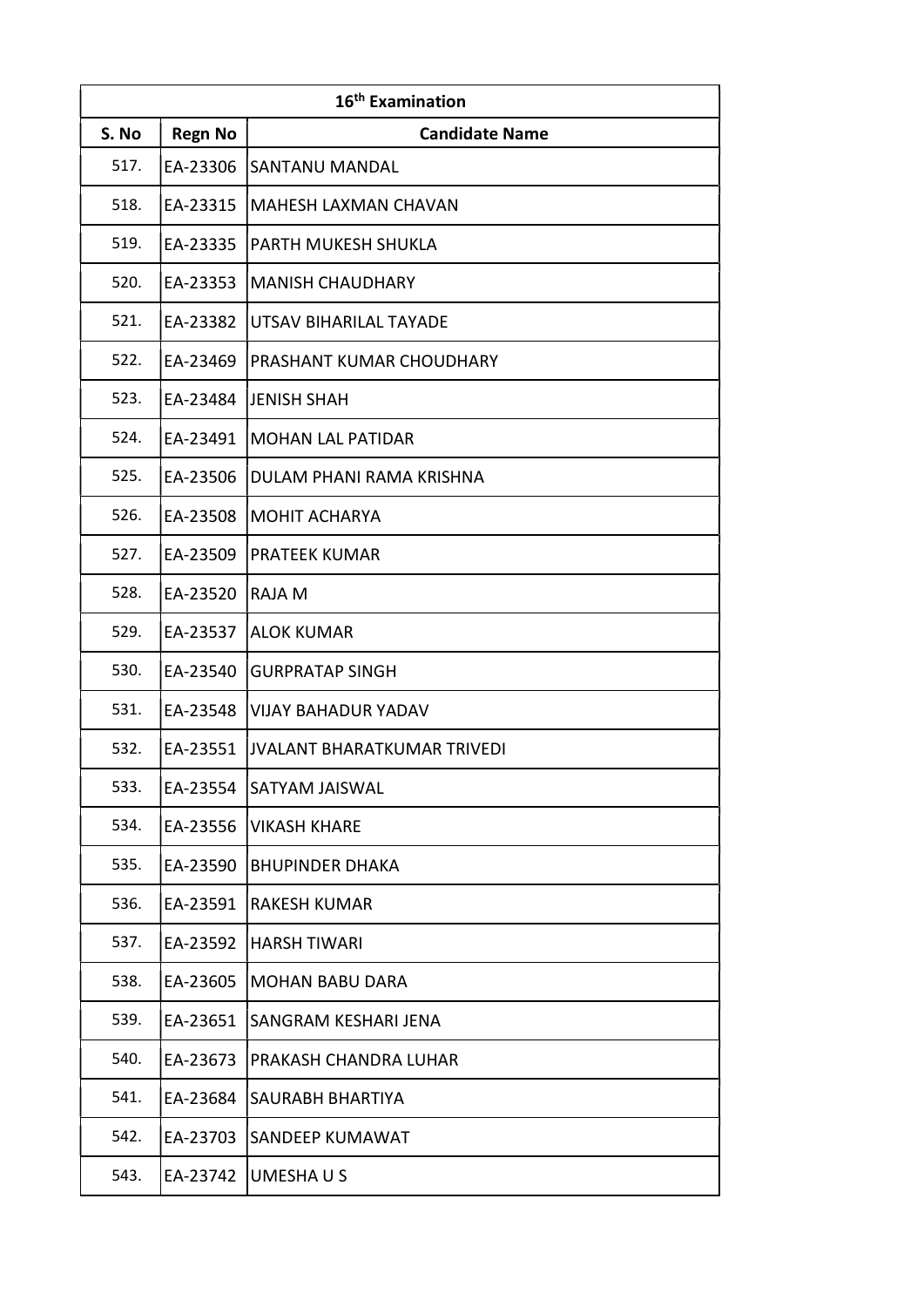| 16 <sup>th</sup> Examination |                |                                       |
|------------------------------|----------------|---------------------------------------|
| S. No                        | <b>Regn No</b> | <b>Candidate Name</b>                 |
| 544.                         | EA-23756       | ABHISHEK KUMAR MISHRA                 |
| 545.                         | EA-23769       | <b>PRAKASH JOSHI</b>                  |
| 546.                         | EA-23795       | R SRINIVASAN                          |
| 547.                         | EA-23796       | <b>KUMUTHA</b>                        |
| 548.                         | EA-23797       | <b>V.JAYANTHI</b>                     |
| 549.                         | EA-23803       | <b>VINOD KUMAR BERWA</b>              |
| 550.                         | EA-23821       | PAVAN VENKATESH KASHYAP               |
| 551.                         | EA-23829       | <b>ASHOK KUMAR</b>                    |
| 552.                         | EA-23842       | <b>RANJIT RAY</b>                     |
| 553.                         | EA-23845       | <b>SANTOSH KUMAR GUPTA</b>            |
| 554.                         | EA-23846       | <b>UPAHAR DOGRA</b>                   |
| 555.                         | EA-23864       | <b>KARUNAKARAN V</b>                  |
| 556.                         | EA-23870       | SAKKARI VENKATA SRIDHAR               |
| 557.                         | EA-23875       | <b>VIVEK MOHAN JHA</b>                |
| 558.                         | EA-23882       | <b>ABHISHEK GOYAL</b>                 |
| 559.                         | EA-23884       | <b>K V V S SABAREESH</b>              |
| 560.                         | EA-23895       | <b>GUNNAM S B SUBRAMANYA CHOWDARI</b> |
| 561.                         | EA-23903       | <b>PRATHEEP KUMAR SRINIVASAN</b>      |
| 562.                         | EA-23913       | <b>SRINU KARAKA</b>                   |
| 563.                         | EA-23916       | KIRAN KUMAR DUBA                      |
| 564.                         | EA-23927       | <b>SWETA RANI</b>                     |
| 565.                         | EA-23935       | <b>SANJIB BANERJEE</b>                |
| 566.                         | EA-23940       | <b>VINOD KUMAR VENKITESWARAN</b>      |
| 567.                         | EA-23947       | <b>MARISAMY</b>                       |
| 568.                         | EA-23948       | SHANTANU DEVIDAS PATHAK               |
| 569.                         | EA-23958       | <b>KESHAV RAM SAHU</b>                |
| 570.                         | EA-23971       | <b>SAYANTAN SAHA</b>                  |